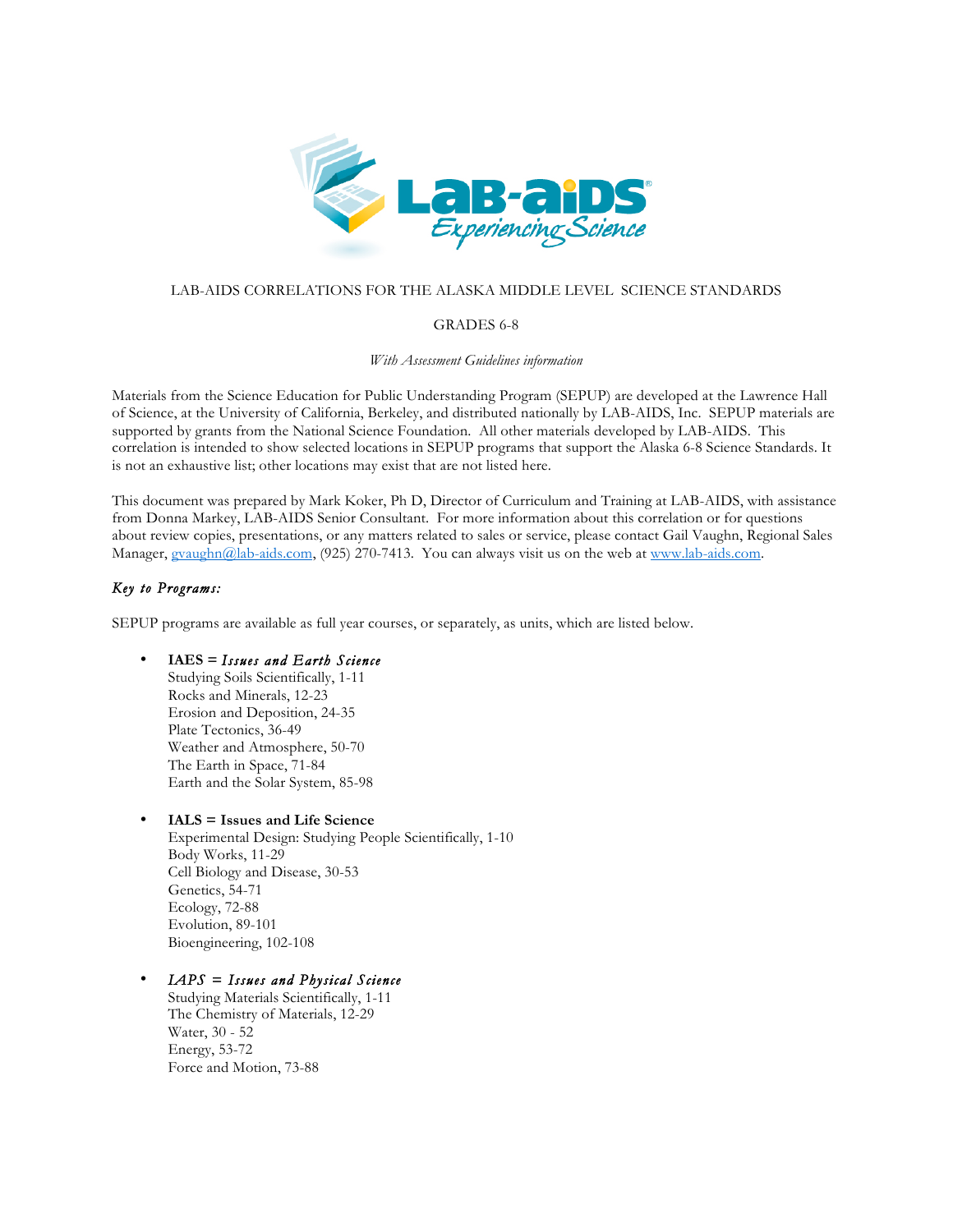## *Supplementary Product Offerings*

The following LAB-AIDS kits and modules address one or more of your state science standards. This listing is primarily for customers not using core SEPUP programs, as most standards are addressed using the core SEPUP programs; however, in a few cases, SEPUP customers may wish to supplement their core programs with one or more of the following products from the LAB-AIDS catalog.

### **Key to Supplementary Products**

### **LAB-AIDS Applied Science Concept Kits**

|  | HUMAN GENETICS EXPERIMENT |
|--|---------------------------|
|--|---------------------------|

- 9 NORMAL MITOSIS
- 25 ENZYME ACTIVITY STUDY
- 32 BIOLOGY & CHEMISTRY OF SOIL EXPERIMENT<br>37 BASIC OWL PELLET STUDY
- BASIC OWL PELLET STUDY
- 38 MODELING AND COMPARING FOSSIL FUEL & BIOFUEL COMBUSTION
- 61 PLANT CELL STUDY
- 62 THE STUDY OF THE STRUCTURE & FUNCTION OF MITOCHONDRIA<br>63 DIFFERENTIATION OF CELLS EXPERIMENT
- 63 DIFFERENTIATION OF CELLS EXPERIMENT
- 70 GENETICS CONCEPTS
- 71 MOLECULAR MODEL OF DNA & ITS REPLICATION
- 78 SICKLE CELL CONCEPTS<br>79 STRAWBERRY DNA EXTR
- STRAWBERRY DNA EXTRACTION
- 80 INTRODUCTION TO pH MEASUREMENT
- 82 PROPERTIES OF ACIDS AND BASES EXPERIMENT
- 84 IDENTIFICATION OF CHEMICAL REACTIONS
- 85 DETERMINATION OF CHEMICAL FORMULAS
- 91 NATURAL SELECTION EXPERIMENT
- 92 IMMUNOLOGY AND EVOLUTION EXPERIMENT
- 125 INDIVIDUAL BASIC STUDENT MOLECULAR MODEL SET
- 129 FIRST INTRODUCTION TO MOLECULAR MODELS
- 130 MOLECULAR MODEL
- 131 ORGANIC CHEMISTRY MOLECULAR MODEL
- 132 ORGANIC CHEMISTRY (FUNCTIONAL GROUPS) MODEL
- 133 ORGANIC CHEMISTRY (ISOMERS) MODEL
- 140 SUBLEVEL ORBITALS OF ATOM
- 309 INTRODUCTION TO CONDUCTIVITY EXPERIMENT<br>400 INTRODUCTION TO MINERAL CRYSTALS
- INTRODUCTION TO MINERAL CRYSTALS
- 401 GEOMETRY OF CRYSTAL STRUCTURE
- 402 MINERAL STRUCTURE-CLEAVAGE & FRACTURE
- 430 ROCK CYCLE: AN INTERACTIVE EXPLORATION THROUGH GEOLOGIC TIME
- 437 MODELING AND INVESTIGATING WATERSHEDS
- 442 MODELING STREAM EROSION AND DEPOSITION
- 450 INTRODUCTION TO RADIOACTIVITY & HALF LIFE
- 501 DIAMOND CRYSTAL MOLECULAR MODEL
- 502 GRAPHITE CRYSTAL MOLECULAR MODEL<br>701 CHEMILUMINESCENCE DEMONSTRATION
- CHEMILUMINESCENCE DEMONSTRATION
- 1101 INTRODUCTION TO SOIL
- 1102 SOIL COMPOSITION AND STRUCTURE<br>1270 INVESTIGATING HUMAN HEREDITY
- INVESTIGATING HUMAN HEREDITY

#### **SEPUP Applied Science Concept Kits**

- 39S BIOFUELS: INVESTIGATING ETHANOL PRODUCTION & COMBUSTION
- 206S MEASURING ENERGY EFFICIENCY<br>318S SOIL NUTRIENTS AND FERTILIZER
- SOIL NUTRIENTS AND FERTILIZERS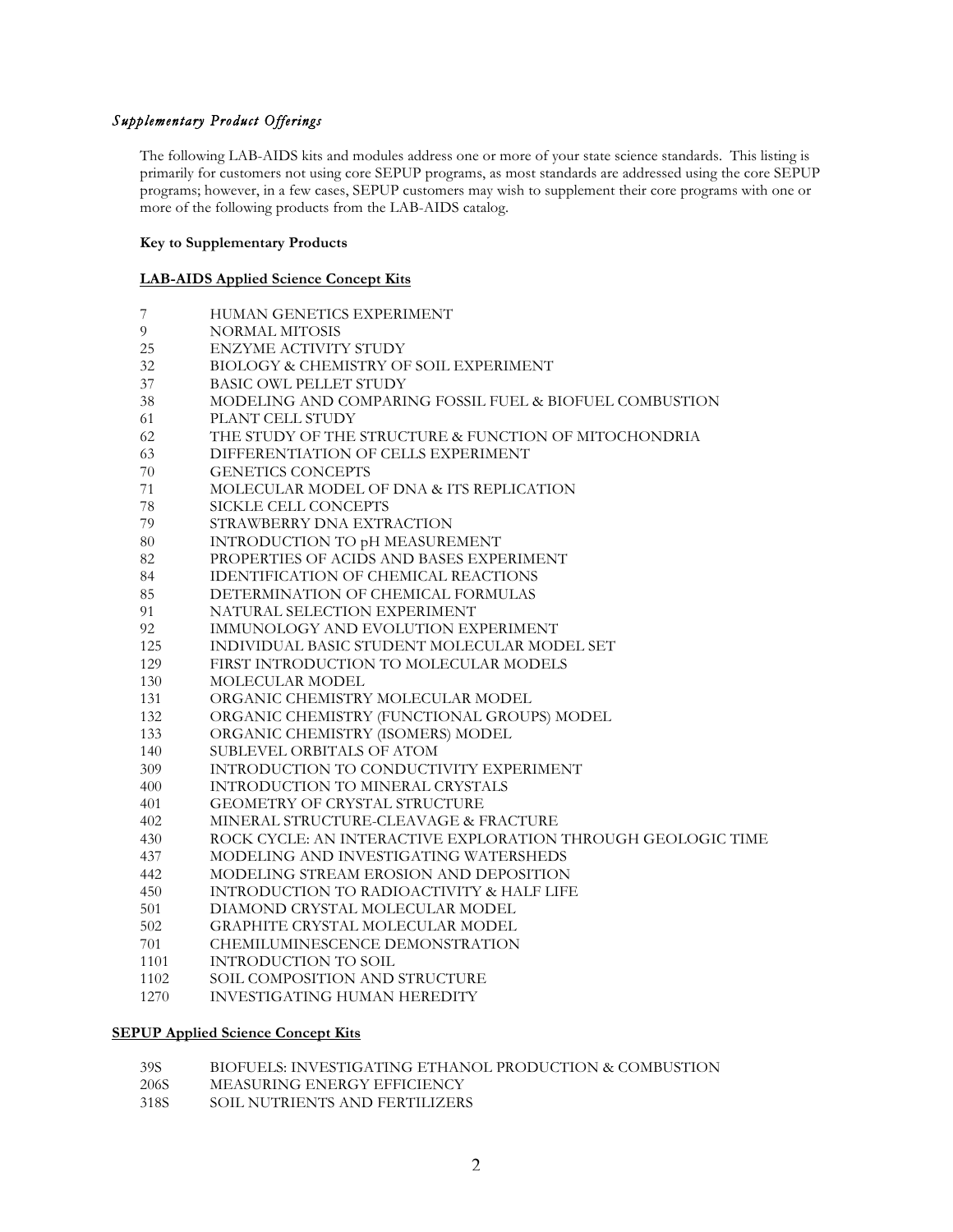- 351S EXPLORING NEWTON"S FIRST LAW: INERTIA<br>352S CLASSIFYING OBIECTS IN THE SOLAR SYSTEM
- CLASSIFYING OBJECTS IN THE SOLAR SYSTEM
- 403S CLASSIFYING SEDIMENTARY, METAMORPHIC & IGNEOUS ROCK
- 404S THE ROCK CYCLE ACTVITY
- 406S EXAMINING FOSSILS
- 436S MODELING CONVECTION CURRENTS
- 438S PLATE TECTONICS: PLATE BOUNDARY COMPUTER SIMULATION
- 439S MAKING AND INTERPRETING TOPOGRAPHIC MAPS
- 440S COPPER MINING AND EXTRACTION
- 443S CORRELATING SEDIMENTARY STRATA
- 445S PLATE TECTONICS: EXAMINING EVIDENCE FOR CONTINENTAL DRIFT
- 550S CLASSIFYING ANIMALS
- 603S INVESTIGATING AND APPLYING GENETICS

#### **LAB-AIDS Modules**

- P110 INVESTIGATING LIGHT
- P120 COLOR AND SPECTRUM
- P130 REFLECTION AND REFRACTION<br>P210 FORCE AND MOTION
- P210 FORCE AND MOTION<br>P610 DENSITY UNDERSTAL
- DENSITY: UNDERSTANDING THROUGH EXPERIMENTAL DESIGN

### **SEPUP Modules**

- DM-2 DECISION MAKING: PROBABILITY AND RISK TAKING
- EHR-2 INVESTIGATING ENVIRONMENTAL HEALTH RISKS
- EI-2 ENVIRONMENTAL IMPACT: COMPARING INDUSTRIES<br>ES-2 INVESTIGATING ENERGY FROM THE SUN
- ES-2 INVESTIGATING ENERGY FROM THE SUN<br>FS-2 INVESTIGATING FOOD SAFETY
- FS-2 INVESTIGATING FOOD SAFETY<br>FV-2 GROUNDWATER CONTAMINAT
- GROUNDWATER CONTAMINATION: TROUBLE IN FRUITVALE
- HC-2 HOUSEHOLD CHEMICALS: BETTER BY DESIGN
- HM-2 HAZARDOUS MATERIALS INVESTIGATION: THE BARREL MYSTERY<br>PL-2 LIVING WITH PLASTICS
- LIVING WITH PLASTICS
- SP-2 INVESTIGATING WASTEWATER: SOLUTIONS AND POLLUTION
- TT-2 THRESHOLDS AND TOXICOLOGY
- WD-2 WASTE DISPOSAL: COMPUTERS AND THE ENVIRONMENT

#### **NEW Applied Science Content kits**

- 31 PHOTOSYNTHESIS, PLANTS, AND FOOD
- 211 WAVES, SOUND AND LIGHT
- 213 ELECTRIC MOTORS AND GENERATORS
- 905 SELECTIVE BREEDING<br>109S ELEMENTS AND THE P
- ELEMENTS AND THE PERIODIC TABLE
- 220S INVESTIGATING PHOTOVOLTAIC CELLS
- 434S CONTAMINANTS AND THE WATER CYCLE

### **NEW Applied Science Content kits in progress**

- [89] MODELING CHEMICAL EQUILIBRIUM
- [212] ENERGY TRANSFER: MOTION OF A PENDULUM
- [214] SIMPLE MACHINES
- [215] ELECTRICAL CONDUCTIVITY AND CIRCUITRY
- [216] MAGNETIC FIELDS AND ELECTROMAGNETS<br>[405] IDENTIFYING ROCK FORMING MINERALS
- IDENTIFYING ROCK FORMING MINERALS
- [207S] CONVERTING GRAVITATIONAL POTENTIAL ENERGY TO KINETIC ENERGY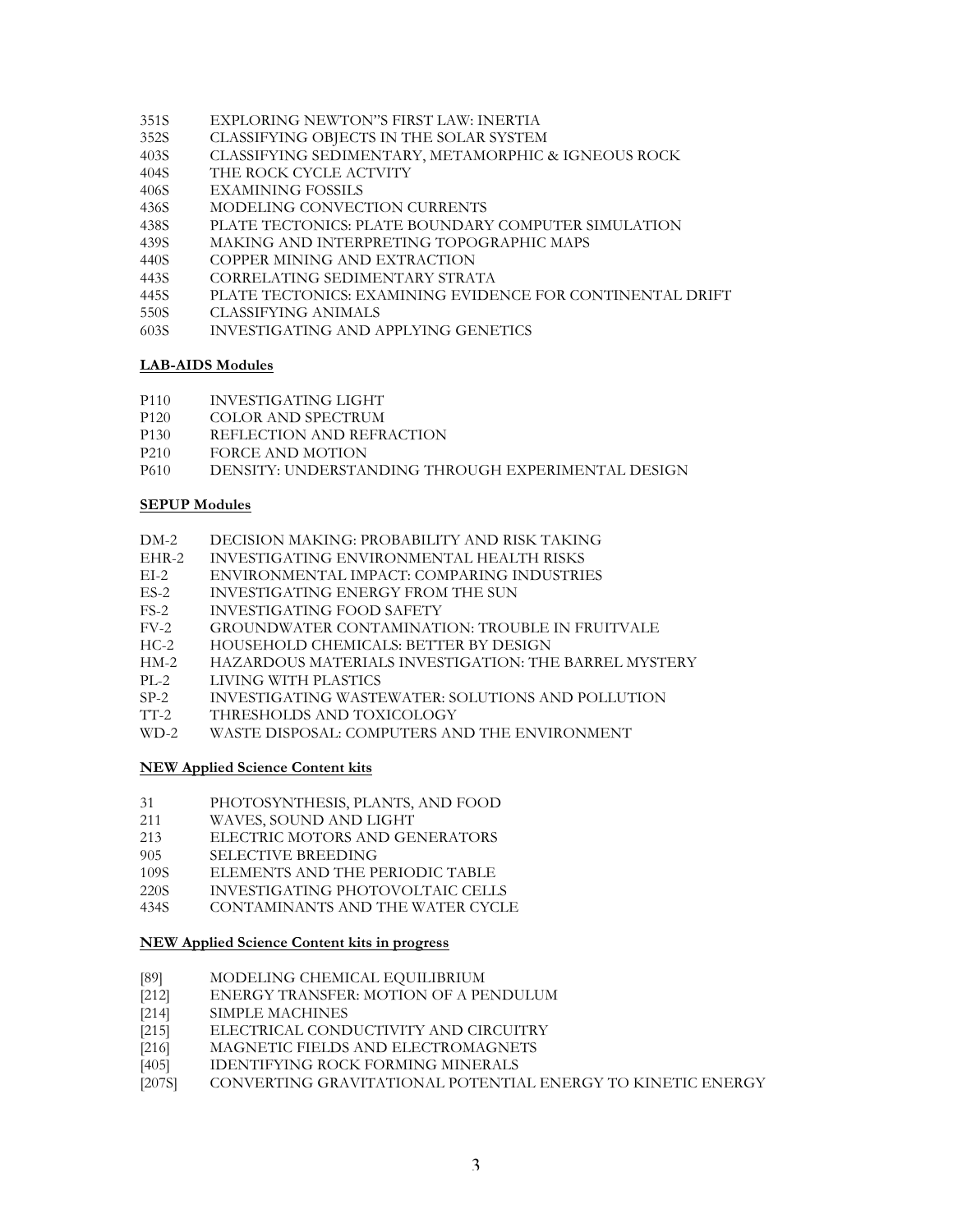### **Recommended Scope and Sequence**

Please contact our Regional Sales Manager for options.

### **Key to assessment terms**

The SEPUP assessment system uses analysis questions (AQ) in the student book activities, short answer or brief constructed response (BCR) to prompts in the student book activities, and item bank test questions in the Teacher's Guide (TG), most of which are selected-response (SR) type. The following key can be used to interpret how the program works for the following citation:

IALS **75** Q4 ET; IB E-2, 3, 5, 6-8



For more information, consult the Teacher's Guides.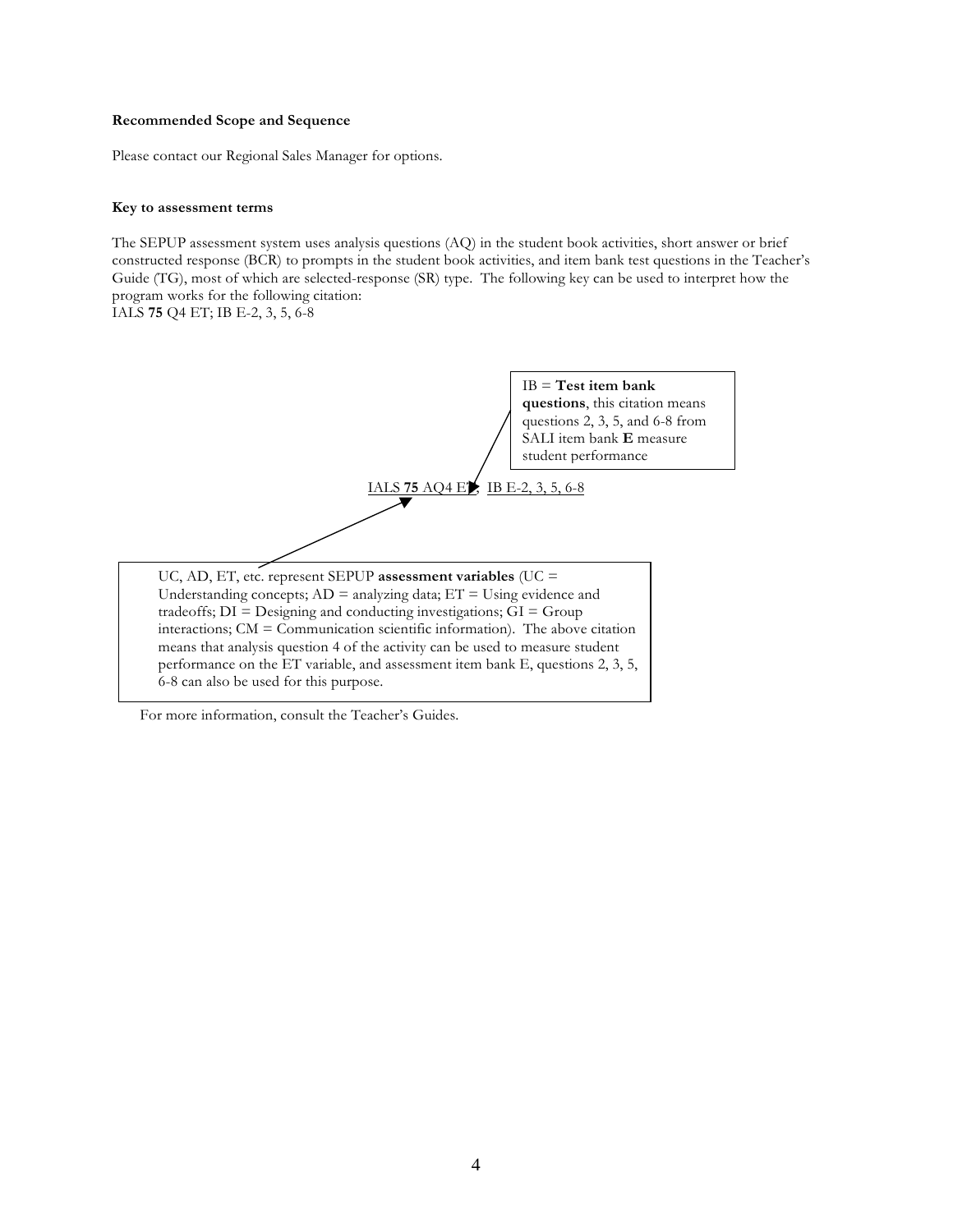# GRADE 6

|                                                                                                                       |                                                                                | <b>SEPUP</b>               | LAB-AIDS    |  |
|-----------------------------------------------------------------------------------------------------------------------|--------------------------------------------------------------------------------|----------------------------|-------------|--|
| AK SCIENCE STANDARDS                                                                                                  | <b>LOCATION</b>                                                                | <b>ASSESSMENT</b>          | <b>KITS</b> |  |
| SA1 Students develop an understanding of the processes of science used to investigate problems, design and            |                                                                                |                            |             |  |
|                                                                                                                       | conduct repeatable scientific investigations, and defend scientific arguments. |                            |             |  |
| The student demonstrates an                                                                                           | IAES 67, 72                                                                    | (67) Proc: DI              |             |  |
| understanding of the processes of science                                                                             |                                                                                | (72) Proc: DI, Quick check |             |  |
| by:                                                                                                                   |                                                                                | $[IB]$ A: 12-14            |             |  |
| SA1.1 asking questions, predicting,                                                                                   |                                                                                | $(5)$ Q7: DI, SI           |             |  |
| observing, describing, measuring,                                                                                     | IALS 5, 48                                                                     | (48) Proc: DI, Q4: UC      |             |  |
| classifying, making generalizations,                                                                                  |                                                                                | $[IB]$ A: 14-19            |             |  |
| inferring and communicating.                                                                                          |                                                                                | (51) Q4: DI, SI, Q5: ET    |             |  |
|                                                                                                                       | IAPS 51, 65                                                                    | (65) Proc: DI              |             |  |
|                                                                                                                       |                                                                                | $[IB]$ A: 7-12             |             |  |
|                                                                                                                       |                                                                                |                            |             |  |
|                                                                                                                       | TR II: Science Skills                                                          |                            |             |  |
|                                                                                                                       | Sheet 5                                                                        |                            |             |  |
| The student demonstrates an                                                                                           | IAES 16, 67                                                                    | (16) Proc: DI, Q3: RE      |             |  |
| understanding of the processes of science                                                                             |                                                                                | $(67)$ Proc: DI            |             |  |
| by:                                                                                                                   |                                                                                | $[IB]$ A: 1                |             |  |
| SA1.2 collaborating to design and conduct                                                                             |                                                                                | (86) Q1: CS                |             |  |
| simple repeatable investigations.                                                                                     | IALS 86, 109                                                                   | (109) Proc: DI, SI         |             |  |
|                                                                                                                       |                                                                                | $[IB]$ A: 1-3              |             |  |
|                                                                                                                       |                                                                                | [IB] G: 24-25              |             |  |
|                                                                                                                       |                                                                                | $(28)$ Q3: ET              |             |  |
|                                                                                                                       |                                                                                | (65) Proc:: DI             |             |  |
|                                                                                                                       | IAPS 28, 65                                                                    | $[IB]$ A: 16, 17           |             |  |
| SA2 Students develop an understanding that the processes of science require integrity, logical reasoning, skepticism, |                                                                                |                            |             |  |
| openness, communication, and peer review.                                                                             |                                                                                |                            |             |  |
| The student demonstrates an                                                                                           | IAES 2, 36                                                                     | $(2)$ Q3: RE               |             |  |
| understanding of the attitudes and                                                                                    | IALS 53, 91                                                                    | $(53)$ Q2: RE              |             |  |
| approaches to scientific inquiry by:                                                                                  | IAPS 26, 31                                                                    |                            |             |  |
| SA2.1 identifying and differentiating fact                                                                            |                                                                                |                            |             |  |
| from opinion.                                                                                                         |                                                                                |                            |             |  |
| SA3 Students develop an                                                                                               |                                                                                |                            |             |  |
| understanding that culture, local                                                                                     |                                                                                |                            |             |  |
| knowledge, history, and interaction                                                                                   |                                                                                |                            |             |  |
| with the environment contribute to the                                                                                |                                                                                |                            |             |  |
| development of scientific knowledge,                                                                                  |                                                                                |                            |             |  |
| and that local applications provide                                                                                   |                                                                                |                            |             |  |
| opportunity for understanding                                                                                         |                                                                                |                            |             |  |
| scientific concepts and global issues                                                                                 |                                                                                |                            |             |  |
| The student demonstrates an                                                                                           | IALS 72, 73, 79                                                                | (72) Q6: ET                |             |  |
| understanding that interactions with the                                                                              |                                                                                | (73) Proc: UC, CS          |             |  |
| environment provide an opportunity for                                                                                | Also local issue                                                               | $(79)$ Q2: SI              |             |  |
| understanding scientific concepts by:                                                                                 |                                                                                |                            |             |  |
| SA3.1 gathering data to build a knowledge                                                                             |                                                                                |                            |             |  |
| base that contributes to the development                                                                              |                                                                                |                            |             |  |
| of questions about the local environment                                                                              |                                                                                |                            |             |  |
| (e.g., moose browsing, trail usage, river                                                                             |                                                                                |                            |             |  |
| erosion).                                                                                                             |                                                                                |                            |             |  |
| SB1 Students develop an understanding of the characteristic properties of matter and the relationship of these        |                                                                                |                            |             |  |
| properties to their structure and behavior.                                                                           |                                                                                |                            |             |  |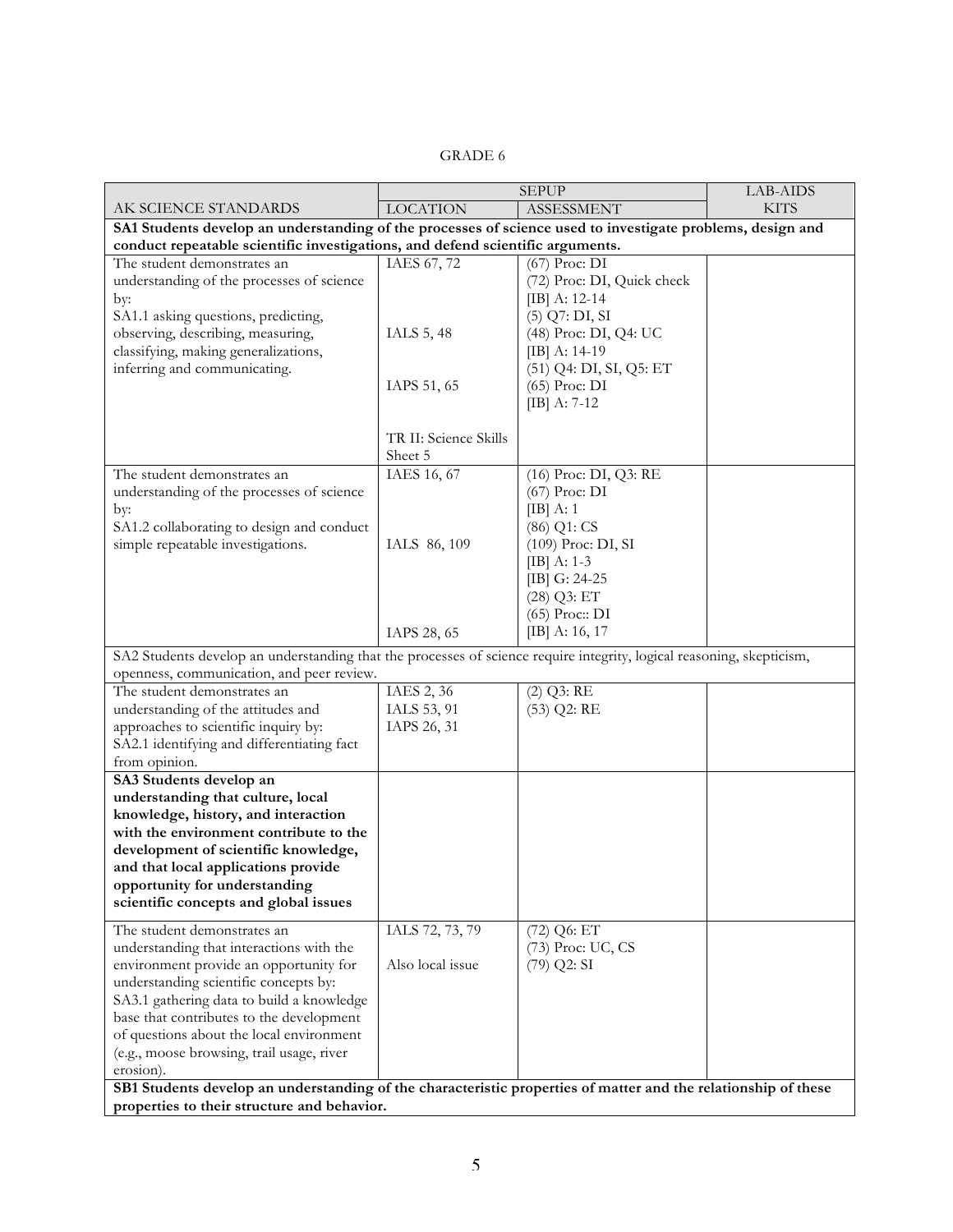|                                                                                                                           |                 | <b>SEPUP</b>             | <b>LAB-AIDS</b> |
|---------------------------------------------------------------------------------------------------------------------------|-----------------|--------------------------|-----------------|
| AK SCIENCE STANDARDS                                                                                                      | <b>LOCATION</b> | <b>ASSESSMENT</b>        | <b>KITS</b>     |
| The student demonstrates understanding                                                                                    | IAPS 36, 38, 39 | $(36)$ Q8: UC            |                 |
| of the structure and properties of matter                                                                                 |                 | (38) Proc: DI,           |                 |
| by: SB1.1 using models to represent                                                                                       |                 | $Q1-3$ : AD              |                 |
| matter as it changes from one state to                                                                                    |                 | (39) Proc: DI, Q7: SI    |                 |
| another.                                                                                                                  |                 | [IB] B: 7                |                 |
| SB2 Students develop an understanding that energy appears in different forms, can be transformed from one form to         |                 |                          |                 |
| another, can be transferred or moved from one place or system to another, may be unavailable for use, and is ultimately   |                 |                          |                 |
| conserved.                                                                                                                |                 |                          |                 |
| The student demonstrates an                                                                                               | IAPS 58, 66, 67 | $(58)$ Q2: UC            |                 |
| understanding of how energy can be                                                                                        |                 | (66) Proc: DI            |                 |
| transformed, transferred, and conserved                                                                                   |                 | (67) Q5: AD, Quick check |                 |
| by:                                                                                                                       |                 | [IB] $D: 4, 5, 8$        |                 |
| SB2.1 recognizing that energy can exist in                                                                                |                 |                          |                 |
| many forms (i.e., heat, light, chemical,                                                                                  |                 |                          |                 |
| electrical, mechanical).                                                                                                  |                 |                          |                 |
| SB3 Students develop an understanding of the interactions between matter and energy, including physical, chemical, and    |                 |                          |                 |
| nuclear changes, and the effects of these interactions on physical systems.                                               |                 |                          |                 |
| The student demonstrates understanding                                                                                    | IAPS 36, 38, 39 | (36) Q8: UC              |                 |
| of the interactions between matter and                                                                                    |                 | (38) Proc: DI,           |                 |
| energy and the effects of these                                                                                           |                 | $Q1-3$ : AD              |                 |
| interactions on systems by:                                                                                               |                 | (39) Proc: DI, Q7: SI    |                 |
| SB3.1 recognizing that most substances                                                                                    |                 | $[IB]$ B: 7              |                 |
| can exist as a solid, liquid, or gas                                                                                      |                 |                          |                 |
| depending on temperature.                                                                                                 |                 |                          |                 |
|                                                                                                                           |                 |                          |                 |
| SB4 Students develop an understanding of motions, forces, their characteristics and relationships, and natural forces and |                 |                          |                 |
| their effects.                                                                                                            |                 |                          |                 |
| The student demonstrates an                                                                                               | IAES 82, 95, 96 | $(82)$ Q3: AD            |                 |
| understanding of motions, forces, their                                                                                   |                 | $(95)$ Q4: AD            |                 |
| characteristics, relationships, and effects                                                                               |                 | (96) Quick check         |                 |
| by:                                                                                                                       |                 | $[IB]$ G: 10             |                 |
| SB4.2 stating that every object exerts                                                                                    |                 |                          |                 |
| gravitational force on every other object.                                                                                |                 |                          |                 |
| The student demonstrates an                                                                                               | IAPS Unit F (in |                          |                 |
| understanding of motions, forces, their                                                                                   | development)    |                          |                 |
| characteristics, relationships, and effects                                                                               |                 |                          |                 |
| by: SB4.3 making waves move through a                                                                                     |                 |                          |                 |
| variety of media.                                                                                                         |                 |                          |                 |
| SC1 Students develop an understanding of how science explains changes in life forms over time, including genetics,        |                 |                          |                 |
| heredity, the process of natural selection, and biological evolution.<br>The student demonstrates an                      |                 |                          |                 |
|                                                                                                                           | IALS 57, 63, 65 | (63) Q1: UC              |                 |
| understanding of how science explains                                                                                     |                 | [IB] $D: 3, 4, 26$       |                 |
| changes in life forms over time, including                                                                                |                 | (65) Q8: UC, Quick check |                 |
| genetics, heredity, the process of natural                                                                                |                 |                          |                 |
| selection and biological evolution by:                                                                                    |                 |                          |                 |
| SC1.1 recognizing sexual and asexual<br>reproduction.                                                                     |                 |                          |                 |
| The student demonstrates an                                                                                               | IALS 83, 95, 96 | (83) Proc: DI, CS,       |                 |
|                                                                                                                           |                 |                          |                 |
| understanding of how science explains                                                                                     |                 | Quick check              |                 |
| changes in life forms over time, including                                                                                |                 | [IB] E: 29-33            |                 |
| genetics, heredity, the process of natural                                                                                |                 | $(95)$ Q4: AD            |                 |
| selection and biological evolution by:<br>SC1.2 recognizing that species survive by                                       |                 | [IB] $F: 4, 7, 10-13$    |                 |
|                                                                                                                           |                 |                          |                 |
| adapting to changes in their environment.                                                                                 |                 |                          |                 |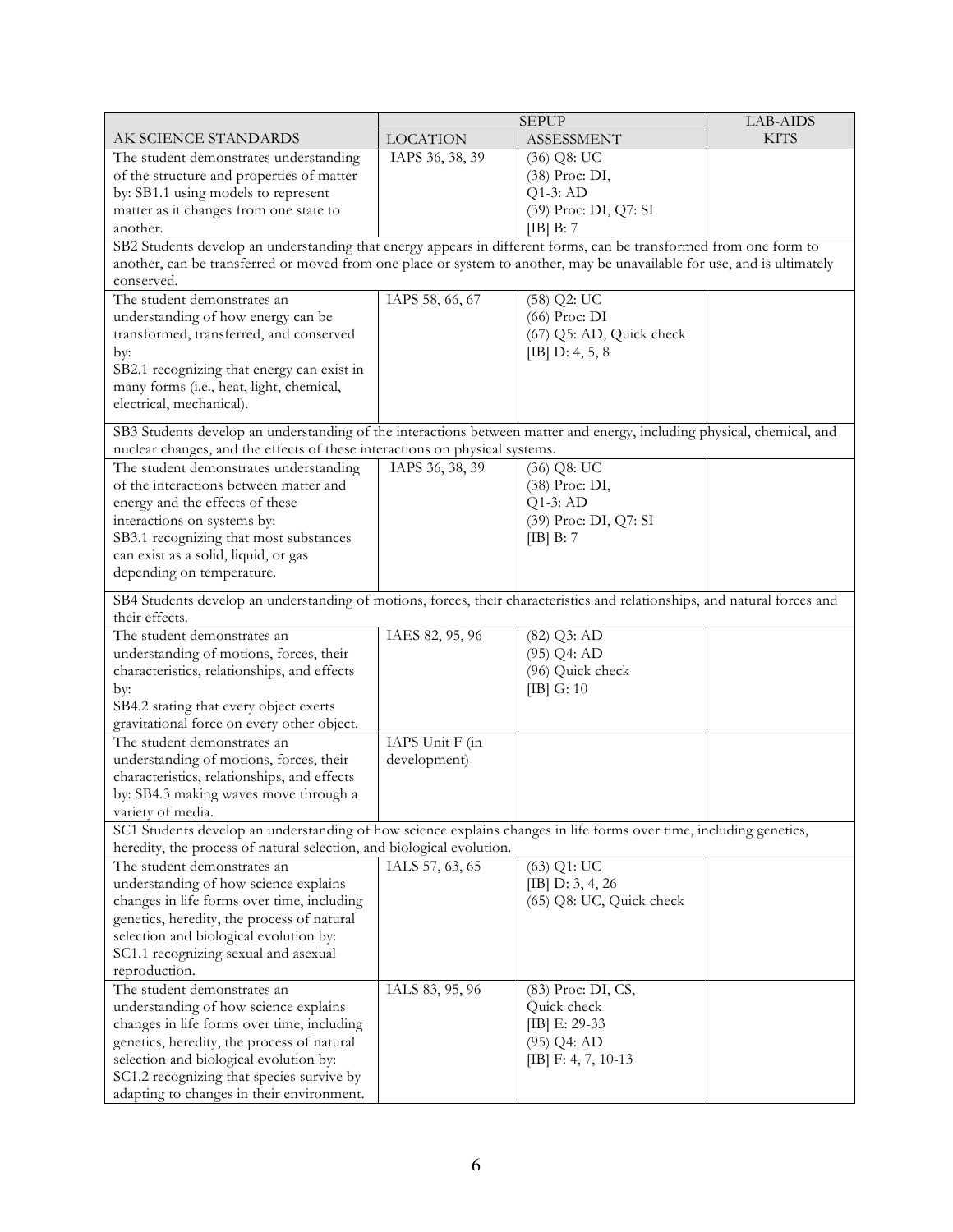|                                                                                                                        |                 | <b>SEPUP</b>              | LAB-AIDS    |
|------------------------------------------------------------------------------------------------------------------------|-----------------|---------------------------|-------------|
| AK SCIENCE STANDARDS                                                                                                   | <b>LOCATION</b> | <b>ASSESSMENT</b>         | <b>KITS</b> |
| SC2 Students develop an understanding of the structure, function, behavior, development, life cycles, and diversity of |                 |                           |             |
| living organisms.                                                                                                      |                 |                           |             |
| The student demonstrates an                                                                                            | IALS 44, 78     | (78) Quick check          |             |
| understanding of the structure, function,                                                                              |                 |                           |             |
| behavior, development, life cycles, and                                                                                |                 |                           |             |
| diversity of living organisms by:                                                                                      |                 |                           |             |
| SC2.1 using a dichotomous key to classify                                                                              |                 |                           |             |
| animals and plants into groups using                                                                                   |                 |                           |             |
| external or internal features.                                                                                         |                 |                           |             |
| The student demonstrates an                                                                                            | IALS 74, 83, 86 | (74) Q3: SI, CS           |             |
| understanding of the structure, function,                                                                              |                 | (83) Proc: DI, CS, Q3:DI, |             |
| behavior, development, life cycles, and                                                                                |                 | Quick Check               |             |
| diversity of living organisms by:                                                                                      |                 | (86) Q1: CS               |             |
| SC2.2 identifying basic behaviors (e.g.,                                                                               |                 |                           |             |
| migration, communication, hibernation)                                                                                 |                 |                           |             |
| used by organisms to meet the                                                                                          |                 |                           |             |
| requirements of life.                                                                                                  |                 |                           |             |
| The student demonstrates an                                                                                            | IALS 15, 16, 18 | (15) Quick check, Q3: UC  |             |
| understanding of the structure, function,                                                                              |                 | (16) Q6: UC, Q7: UC,      |             |
| behavior, development, life cycles, and                                                                                |                 | Quick check               |             |
| diversity of living organisms by:                                                                                      |                 | $(18)$ Q5b: SI            |             |
| SC2.3 describing the levels of                                                                                         |                 | $[IB]$ B: 13              |             |
| organization within a human body (i.e.,                                                                                |                 |                           |             |
| cells, tissues, organs, systems).                                                                                      |                 |                           |             |
| SC3 Students develop an understanding that all organisms are linked to each other and their physical environments      |                 |                           |             |
| through the transfer and transformation of matter and energy.                                                          |                 |                           |             |
| The student demonstrates an                                                                                            | IALS 15, 78, 81 | $(15)$ Q3: UC             |             |
| understanding that all organisms are                                                                                   |                 | (78) Quick check          |             |
| linked to each other and their physical                                                                                |                 | (81) Proc: UC             |             |
| environments through the transfer and                                                                                  |                 |                           |             |
| transformation of matter and energy by:                                                                                |                 |                           |             |
| SC3.1 recognizing that organisms can                                                                                   |                 |                           |             |
| cause physical and chemical changes (e.g.,                                                                             |                 |                           |             |
| digestion, growth, respiration,                                                                                        |                 |                           |             |
| photosynthesis) to matter and recognizing                                                                              |                 |                           |             |
| the importance of energy transfer in these                                                                             |                 |                           |             |
| changes.                                                                                                               |                 |                           |             |
| The student demonstrates an                                                                                            | IALS 78, 79, 80 | (78) Quick check          |             |
| understanding that all organisms are                                                                                   |                 | $(79)$ Q2: SI             |             |
| linked to each other and their physical                                                                                |                 | [IB] E: 14, 15, 17        |             |
| environments through the transfer and                                                                                  |                 |                           |             |
| transformation of matter and energy by:                                                                                |                 |                           |             |
| SC3.2 organizing a food web using                                                                                      |                 |                           |             |
| familiar plants and animals.                                                                                           |                 |                           |             |
| SD1 Students develop an understanding of Earth's geochemical cycles.                                                   |                 |                           |             |
| The student demonstrates an                                                                                            | IAES 19, 20, 22 | (19) Quick check          |             |
| understanding of geochemical cycles by:                                                                                |                 | (22) Q7: UC               |             |
| SD1.1 exploring the rock cycle and its                                                                                 |                 | [IB] $B: 5, 6, 11$        |             |
| relationship to igneous, metamorphic, and                                                                              |                 |                           |             |
| sedimentary rocks.                                                                                                     |                 |                           |             |
| The student demonstrates an                                                                                            | IAES 60, 62     | (60) Quick check          |             |
| understanding of geochemical cycles by:                                                                                |                 | 62) Q4: SI                |             |
| SD1.2 identifying the physical properties                                                                              |                 |                           |             |
| of water within the stages of the water                                                                                |                 |                           |             |
| cycle.                                                                                                                 |                 |                           |             |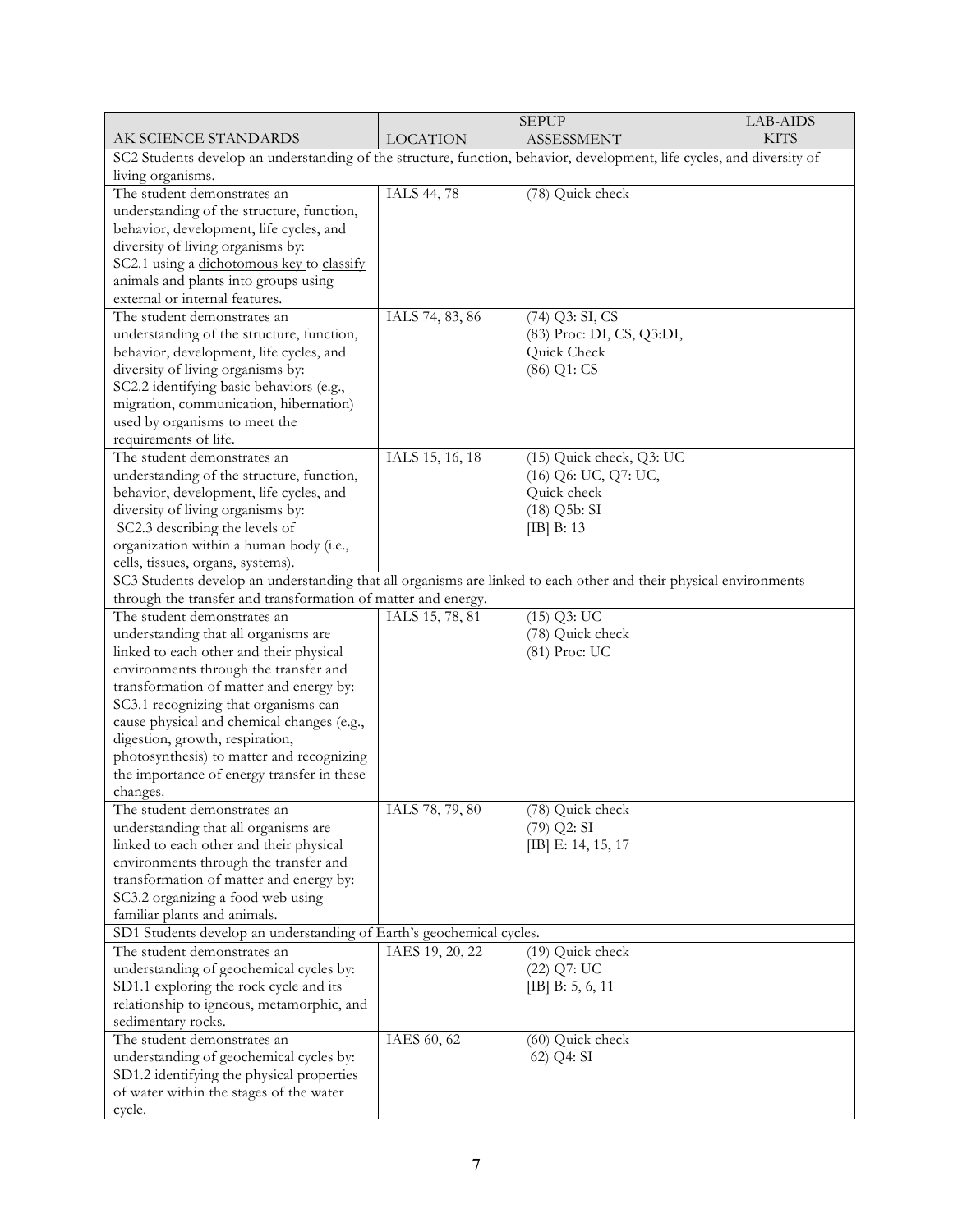|                                                                                                                     |                 | <b>SEPUP</b>              | LAB-AIDS    |
|---------------------------------------------------------------------------------------------------------------------|-----------------|---------------------------|-------------|
| AK SCIENCE STANDARDS                                                                                                | <b>LOCATION</b> | <b>ASSESSMENT</b>         | <b>KITS</b> |
| SD2 Students develop an understanding of the origins, ongoing processes, and forces that shape the structure,       |                 |                           |             |
| composition, and physical history of the Earth.                                                                     |                 |                           |             |
| The student demonstrates an                                                                                         | IAES $3, 4, 5$  | (4) Quick check           |             |
| understanding of the forces that shape                                                                              |                 | $(5)$ Q5: UC              |             |
| Earth by:                                                                                                           |                 |                           |             |
| SD2.1 describing the formation and                                                                                  |                 |                           |             |
| composition (i.e., sand, silt, clay, organics)                                                                      |                 |                           |             |
| of soils.                                                                                                           |                 |                           |             |
| The student demonstrates an                                                                                         | IAES 38         | (38) Q5: UC Quick check   |             |
| understanding of the forces that shape                                                                              |                 | [IB] $D: 6, 7, 11$        |             |
| Earth by:                                                                                                           |                 |                           |             |
| SD2.2 identifying and describing its layers                                                                         |                 |                           |             |
| (i.e., crust, mantle, core).                                                                                        |                 |                           |             |
| The student demonstrates an                                                                                         | IAES 30, 47, 48 | (30) Quick check          |             |
| understanding of the forces that shape                                                                              |                 | (47) Quick check          |             |
| Earth by:                                                                                                           |                 | (48) Q4: UC               |             |
| SD2.3 describing how the surface can                                                                                |                 | [IB] D: 10, 12            |             |
| change rapidly as a result of geological                                                                            |                 |                           |             |
| activities (i.e., earthquakes, tsunamis,                                                                            |                 |                           |             |
| volcanoes, floods, landslides, avalanches).                                                                         |                 |                           |             |
| SD3 Students develop an understanding of the cyclical changes controlled by energy from the sun and by Earth's      |                 |                           |             |
| position and motion in our solar system.                                                                            |                 |                           |             |
| The student demonstrates an                                                                                         | IAES 57, 58, 62 | (57) Quick check          |             |
| understanding of cycles influenced by                                                                               |                 | (58) Quick check          |             |
| energy from the sun and by Earth's                                                                                  |                 | [IB] E: 7, 10, 12-13      |             |
| position and motion in our solar system                                                                             |                 | $(62)$ Q4: SI             |             |
| by:                                                                                                                 |                 |                           |             |
| SD3.1 connecting the water cycle to                                                                                 |                 |                           |             |
| weather phenomena.                                                                                                  |                 |                           |             |
| The student demonstrates an                                                                                         | Not covered     |                           |             |
| understanding of cycles influenced by                                                                               |                 |                           |             |
| energy from the sun and by Earth's                                                                                  |                 |                           |             |
| position and motion in our solar system                                                                             |                 |                           |             |
| by:                                                                                                                 |                 |                           |             |
| SD3.2 identifying that energy transfer is                                                                           |                 |                           |             |
| affected by surface conditions (e.g., snow                                                                          |                 |                           |             |
| cover, asphalt, vegetation) and that this                                                                           |                 |                           |             |
| affects weather.                                                                                                    |                 |                           |             |
| SD4 Students develop an understanding of the theories regarding the evolution of the universe.                      |                 |                           |             |
| The student demonstrates an                                                                                         | IAES 89, 91, 92 | (89) Proc: RE             |             |
| understanding of the theories regarding                                                                             |                 | (91) Q4: UC [IB] G: 2, 11 |             |
| the origin and evolution of the universe                                                                            |                 |                           |             |
| by:                                                                                                                 |                 |                           |             |
| SD4.1 contrasting characteristics of                                                                                |                 |                           |             |
| planets and stars. (i.e., light reflecting, light                                                                   |                 |                           |             |
| emitting, orbiting, orbited, composition.)                                                                          |                 |                           |             |
| The student demonstrates an                                                                                         | NC              |                           |             |
| understanding of the theories regarding                                                                             |                 |                           |             |
| the origin and evolution of the universe                                                                            |                 |                           |             |
| by:                                                                                                                 |                 |                           |             |
| SD4.2 defining a light year                                                                                         |                 |                           |             |
| SE1 Students develop an understanding of how scientific knowledge and technology are used in making decisions about |                 |                           |             |
| issues, innovations, and responses to problems and everyday events.                                                 |                 |                           |             |
| The student demonstrates understanding                                                                              | IAES 35, 49     | (35) Proc: CS, Q1: ET     |             |
|                                                                                                                     |                 |                           |             |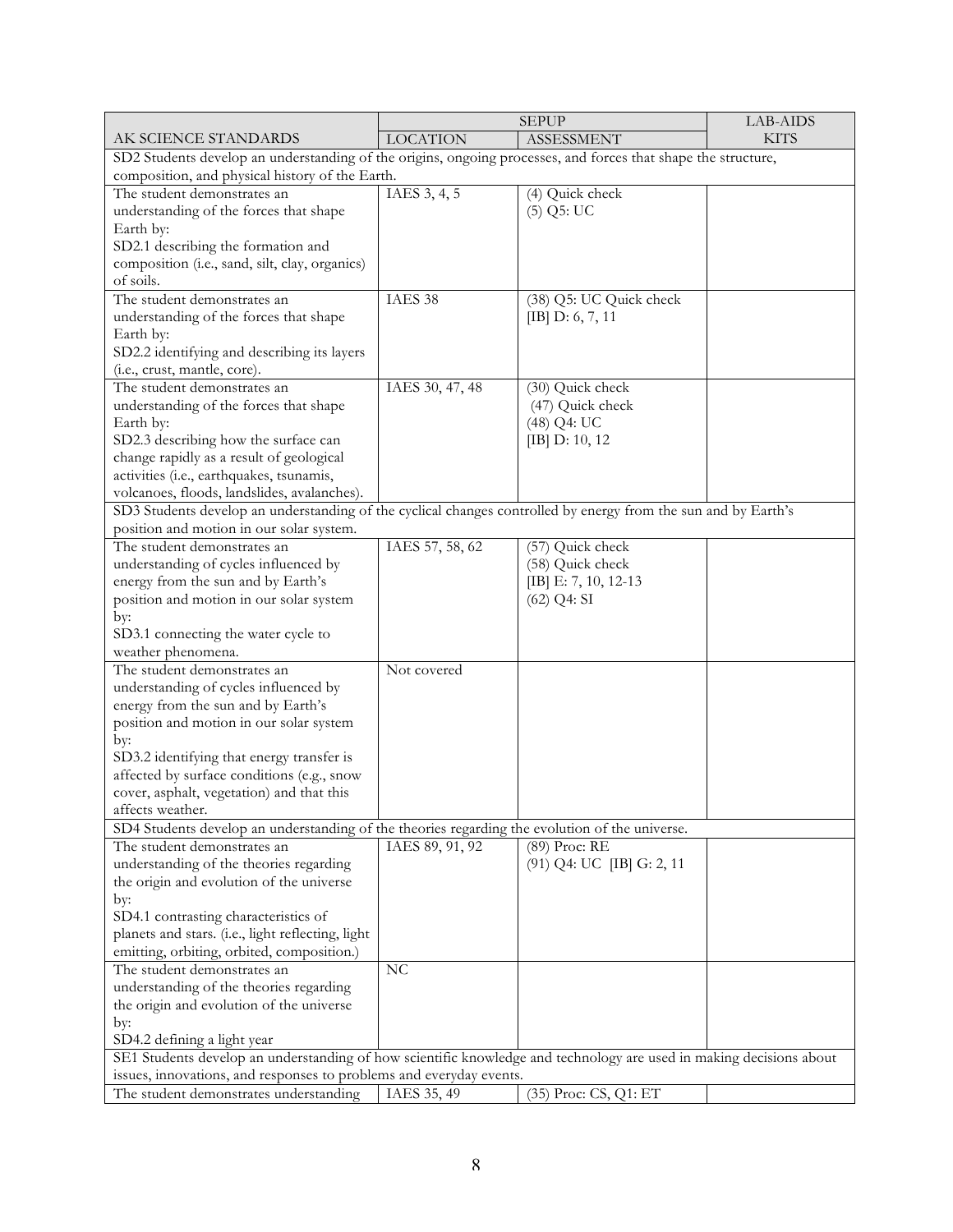|                                                                                                                                |                 | <b>SEPUP</b>               | LAB-AIDS    |
|--------------------------------------------------------------------------------------------------------------------------------|-----------------|----------------------------|-------------|
| AK SCIENCE STANDARDS                                                                                                           | <b>LOCATION</b> | <b>ASSESSMENT</b>          | <b>KITS</b> |
| of how to integrate scientific knowledge                                                                                       |                 | (49) Q2: ET                |             |
| and technology to address problems by:                                                                                         | IALS 53, 87     | (53) Q2: RE, Q3: ET        |             |
| SE1.1 recognizing that technology cannot                                                                                       |                 | (87) Q1: ET                |             |
| always provide successful solutions for                                                                                        | IAPS 29, 52     | (29) Proc: CS, Q1: ET      |             |
| problems or fulfill every human need.                                                                                          |                 | (52) Proc: CS, Q1: ET      |             |
| SE2 Students develop an understanding that solving problems involves different ways of thinking, perspectives, and             |                 |                            |             |
| curiosity that lead to the exploration of multiple paths that are analyzed using scientific, technological, and social merits. |                 |                            |             |
| The student demonstrates an                                                                                                    | IAES 11, 35     | $(11)$ Q2: RE, ET          |             |
| understanding that solving problems                                                                                            |                 | $(35)$ Q1: ET              |             |
| involves different ways of thinking by:                                                                                        | IALS 70, 88     | $(70)$ Q2: RE              |             |
| SE2.1 identifying and designing a solution                                                                                     |                 | (88) Proc: SI, Q2: AD, Q3: |             |
| to a problem.                                                                                                                  |                 | ET                         |             |
|                                                                                                                                | IAPS 29, 72     | $(29)$ Q1: ET              |             |
|                                                                                                                                |                 | $(72)$ Q1: ET              |             |
| The student demonstrates an                                                                                                    | IAES 16, 67     | (16) Proc: DI, Q3: RE      |             |
| understanding that solving problems                                                                                            |                 | (67) Proc: DI              |             |
| involves different ways of thinking by:                                                                                        |                 | $[IB]$ A: 1                |             |
| SE2.2 comparing the student's work to                                                                                          |                 | (86) Q1: CS                |             |
| the work of peers in order to identify                                                                                         | IALS 86, 109    | (109) Proc: DI, SI         |             |
| multiple paths that can be used to                                                                                             |                 | $[IB]$ A: 1-3              |             |
| investigate a question or problem.                                                                                             |                 | [IB] G: 24-25              |             |
|                                                                                                                                |                 | $(28)$ Q3: ET              |             |
|                                                                                                                                |                 | $(65)$ Proc: DI            |             |
|                                                                                                                                | IAPS 28, 65     | [IB] A: $16, 17$           |             |
| SE3 Students develop an understanding of how scientific discoveries and technological innovations affect and are               |                 |                            |             |
| affected by our lives and cultures.                                                                                            |                 |                            |             |
| The student demonstrates an                                                                                                    | IAES 87, 94     |                            |             |
| understanding of how scientific                                                                                                | IALS 25, 71     | $(71)$ Q2: ET, CS          |             |
| discoveries and technological innovations                                                                                      | IAPS 19, 29     | $(19)$ Proc: OD            |             |
| affect our lives and society by:                                                                                               |                 | (29) Q1: ET, Proc: CS      |             |
| SE3.1 describing the various effects of an                                                                                     |                 |                            |             |
| innovation on a global level.                                                                                                  |                 |                            |             |
| SF1 Students develop an understanding of the interrelationships among individuals, cultures, societies, science, and           |                 |                            |             |
| technology.                                                                                                                    |                 |                            |             |
| The student demonstrates an                                                                                                    | IAES 8, 30      | (30) Quick check           |             |
| understanding of the dynamic                                                                                                   | IALS 72, 94,    | (72) Q6: ET                |             |
| relationships among scientific, cultural,                                                                                      |                 | (94) Quick check, Q3: UC   |             |
| social, and personal perspectives by:                                                                                          |                 |                            |             |
| SF1.1-SF3.1 telling a local or traditional                                                                                     |                 |                            |             |
| story that explains a natural event (e.g.,                                                                                     |                 |                            |             |
| animal adaptation, weather, rapid changes                                                                                      |                 |                            |             |
| to Earth's surface) and relating it to a                                                                                       |                 |                            |             |
| scientific explanation. * Cross referenced                                                                                     |                 |                            |             |
| with SA3.1                                                                                                                     |                 |                            |             |
| SF2 Students develop an understanding that some individuals, cultures, and societies use other beliefs and                     |                 |                            |             |
| methods in addition to scientific methods to describe and understand the world.                                                |                 |                            |             |
| SF3 Students develop an understanding of the importance of recording and validating cultural knowledge.                        |                 |                            |             |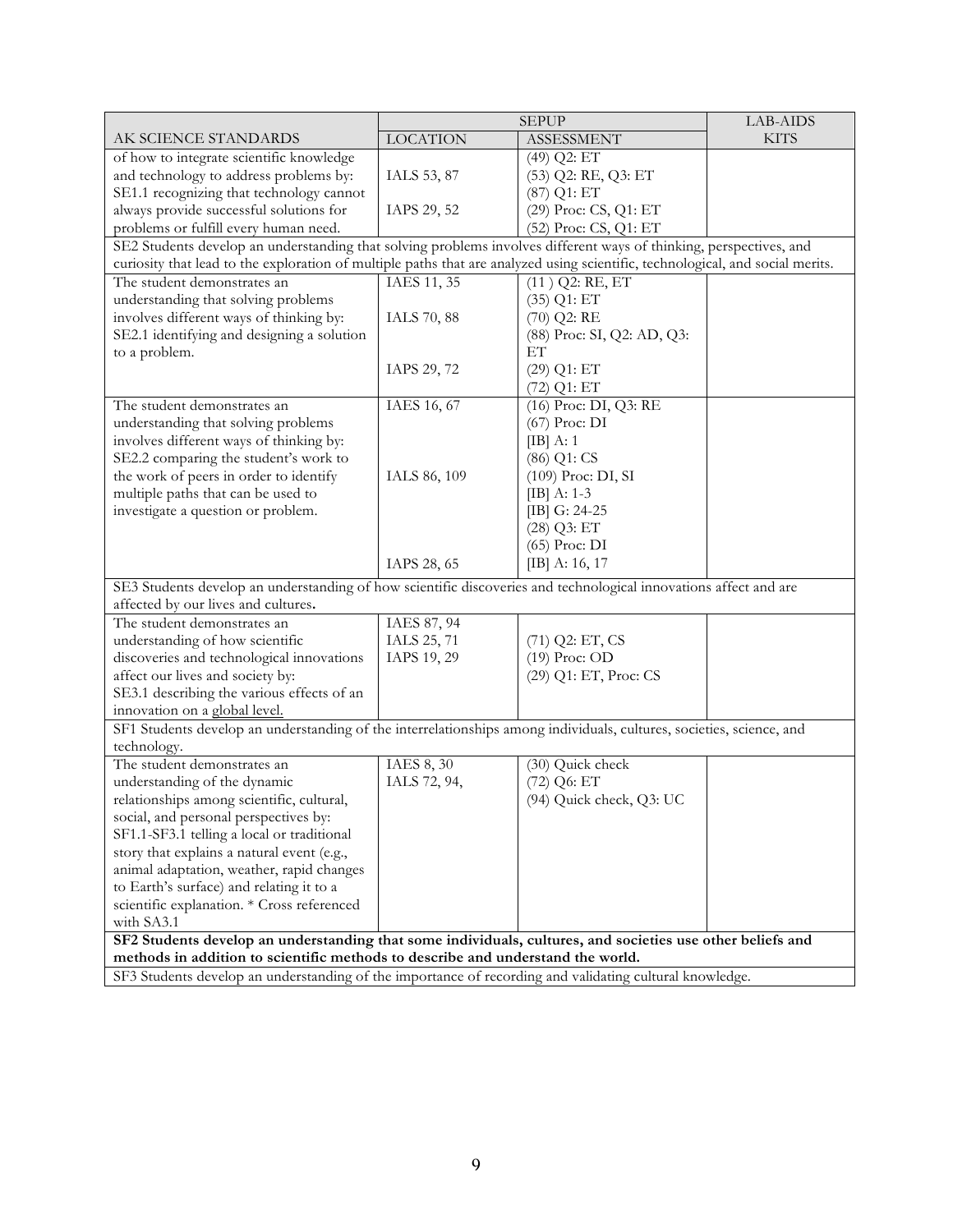| v<br>v. |  |
|---------|--|
|---------|--|

|                                                                                                                          | <b>SEPUP</b>          |                            | LAB-AIDS    |
|--------------------------------------------------------------------------------------------------------------------------|-----------------------|----------------------------|-------------|
| AK SCIENCE STANDARD                                                                                                      | <b>LOCATION</b>       | <b>ASSESSMENT</b>          | <b>KITS</b> |
| SA1 Students develop an                                                                                                  |                       |                            |             |
| understanding of the processes of                                                                                        |                       |                            |             |
| science used to investigate problems,                                                                                    |                       |                            |             |
| design and conduct repeatable                                                                                            |                       |                            |             |
| scientific investigations, and defend                                                                                    |                       |                            |             |
| scientific arguments.                                                                                                    |                       |                            |             |
| The student demonstrates an                                                                                              | IAES 67, 72           | (67) Proc: DI              |             |
| understanding of the processes of science                                                                                |                       | (72) Proc: DI, Quick check |             |
| by:                                                                                                                      |                       | $[IB]$ A: 12-14            |             |
| SA1.1 asking questions, predicting,                                                                                      |                       | $(5)$ Q7: DI, SI           |             |
| observing, describing, measuring,                                                                                        | IALS 5, 48            | (48) Proc: DI, Q4: UC      |             |
| classifying, making generalizations,                                                                                     |                       | $[IB]$ A: 14-19            |             |
| inferring and communicating.                                                                                             |                       | (51) Q4: DI, SI, Q5: ET    |             |
|                                                                                                                          | IAPS 51, 65           | $(65)$ Proc: DI            |             |
|                                                                                                                          |                       | $[IB]$ A: 7-12             |             |
|                                                                                                                          |                       |                            |             |
|                                                                                                                          | TR II: Science Skills |                            |             |
|                                                                                                                          | Sheet 5               |                            |             |
| The student demonstrates an                                                                                              | IAES 55, 67           | (55) Proc: DI, Quick check |             |
| understanding of the processes of science                                                                                |                       | $(67)$ Proc: DI            |             |
| by:                                                                                                                      |                       | (8) Proc: DI, OD, Quick    |             |
| SA1.2 collaborating to design and conduct                                                                                | IALS 8, 14            | check                      |             |
| simple repeatable investigation, in order to                                                                             |                       | $(14)$ Proc: DI            |             |
| record, analyze (i.e., range, mean, median,                                                                              |                       | (10) Q1: AD, Proc: DI      |             |
| mode), interpret data, and present                                                                                       | IAPS 10, 74           | $(74)$ Proc: DI            |             |
| findings.                                                                                                                |                       |                            |             |
| SA2 Students develop an understanding that the processes of science require integrity, logical reasoning, skepticism,    |                       |                            |             |
| openness, communication, and peer review.                                                                                |                       |                            |             |
| The student demonstrates an                                                                                              | IAES 23, 70           | $(23)$ Q5: ET              |             |
| understanding of the attitudes and                                                                                       |                       | $(70)$ Q3: ET              |             |
| approaches to scientific inquiry by:                                                                                     | IALS 9, 94            | (9) Q3: RE, ET             |             |
| SA2.1 identifying and evaluating the                                                                                     |                       | (94) Quick check, Q3: UC   |             |
| sources used to support scientific                                                                                       |                       | (52) Proc: CS, Q1: ET      |             |
| statements.                                                                                                              | IAPS 52, 72           | (72) Q1: ET                |             |
| SA3 Students develop an understanding that culture, local knowledge, history, and interaction with the environment       |                       |                            |             |
| contribute to the development of scientific knowledge, and that local applications provide opportunity for understanding |                       |                            |             |
| scientific concepts and global issues                                                                                    |                       |                            |             |
| The student demonstrates an                                                                                              | IAES 6, 51            | $(6)$ Q3: AD               |             |
| understanding that interactions with the                                                                                 |                       | $(51)$ Proc: OD            |             |
| environment provide an opportunity for                                                                                   | IALS 86               | (86) Q1: CS                |             |
| understanding scientific concepts by:                                                                                    | Also local issue      |                            |             |
| SA3.1 designing and conducting a simple                                                                                  |                       |                            |             |
| investigation about the local environment.                                                                               |                       |                            |             |
| SB1 Students develop an understanding of the characteristic properties of matter and the relationship of these           |                       |                            |             |
| properties to their structure and behavior.                                                                              |                       |                            |             |
| The student demonstrates understanding                                                                                   | IAPS 5, 10, 14        | (5) Quick check            |             |
| of the structure and properties of matter                                                                                |                       | $(10)$ Q1: AD              |             |
| by:                                                                                                                      |                       | $[IB]$ A: 7, 8             |             |
| SB1.1 using physical properties (i.e.,                                                                                   |                       |                            |             |
| density, boiling point, freezing point,                                                                                  |                       |                            |             |
| conductivity) to differentiate among                                                                                     |                       |                            |             |
| and/or separate materials (i.e., elements,                                                                               |                       |                            |             |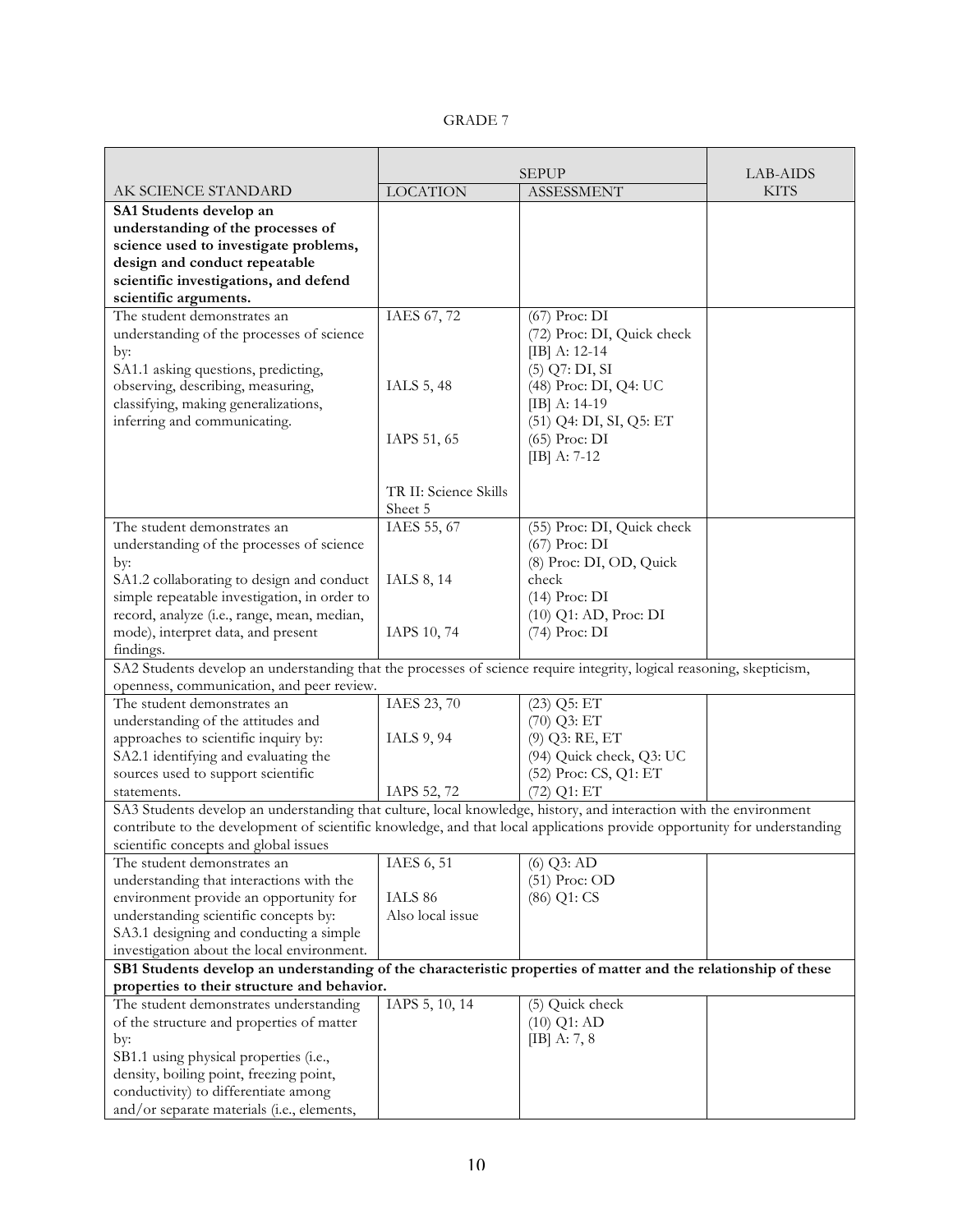|                                                                                                                                                                                                                                                                                   |                  | <b>SEPUP</b>                                                                     | LAB-AIDS         |
|-----------------------------------------------------------------------------------------------------------------------------------------------------------------------------------------------------------------------------------------------------------------------------------|------------------|----------------------------------------------------------------------------------|------------------|
| compounds, and mixtures).                                                                                                                                                                                                                                                         |                  |                                                                                  |                  |
| SB2 Students develop an understanding that energy appears in different forms, can be transformed from one<br>form to another, can be transferred or moved from one place or system to another, may be unavailable for use,<br>and is ultimately conserved.                        |                  |                                                                                  |                  |
| The student demonstrates an<br>understanding of how energy can be<br>transformed, transferred, and conserved<br>by:<br>SB.2.1 explaining that energy (i.e., heat,<br>light, chemical, electrical, mechanical) can<br>change form.                                                 | IAPS 58, 66, 67  | $(58)$ Q2: UC<br>$(66)$ Proc DI<br>(67) Q5: AD, Quick check<br>[IB] $D: 4, 5, 8$ |                  |
| SB3 Students develop an understanding of the interactions between matter and energy, including physical, chemical, and<br>nuclear changes, and the effects of these interactions on physical systems.                                                                             |                  |                                                                                  |                  |
| The student demonstrates understanding<br>of the interactions between matter and<br>energy and the effects of these<br>interactions on systems by:<br>SB3.1 recognizing that most substances<br>can exist as a solid, liquid, or gas<br>depending on the motion of its particles. | IAPS 7, 9, 14    | $(7)$ Q1: $\overline{AD}$<br>(9) Quick check, Q3e: UC<br>[IB] A: 7, 8            |                  |
| SB4 Students develop an understanding of motions, forces, their characteristics and relationships, and natural forces and<br>their effects.                                                                                                                                       |                  |                                                                                  |                  |
| The student demonstrates an<br>understanding of motions, forces, their<br>characteristics, relationships, and effects<br>by:<br>SB4.1 illustrating that unbalanced forces<br>will cause an object to accelerate.                                                                  | IAPS 75, 78, 81  | $(75)$ Q2: UC<br>(80) Quick check, Q2: UC<br>[IB] $E: 20$                        |                  |
| The student demonstrates an<br>understanding of motions, forces, their<br>characteristics, relationships, and effects<br>by:<br>SB4.2 recognizing that electric currents<br>and magnets can exert a force on each<br>other                                                        | Not covered      |                                                                                  | LA 211<br>LA 213 |
| The student demonstrates an<br>understanding of motions, forces, their<br>characteristics, relationships, and effects<br>by:<br>SB4.3 describing the characteristics of a<br>wave (i.e., amplitude, wavelength, and<br>frequency).                                                | Not covered      |                                                                                  | LA 211<br>LA 213 |
| SC1 Students develop an understanding of how science explains changes in life forms over time, including genetics,<br>heredity, the process of natural selection, and biological evolution.                                                                                       |                  |                                                                                  |                  |
| The student demonstrates an<br>understanding of how science explains<br>changes in life forms over time, including<br>genetics, heredity, the process of natural<br>selection and biological evolution by:<br>SC1.1 comparing and contrasting sexual<br>and asexual reproduction. | IALS 57, 63, 65  | $(63)$ Q1: UC<br>(65) Q8: UC, Quick check<br>[IB] $D: 3, 4, 26$                  |                  |
| The student demonstrates an<br>understanding of how science explains                                                                                                                                                                                                              | IALS 57, 62, 63, | (62) Proc: AD, Q3a: UC,<br>Quick check                                           |                  |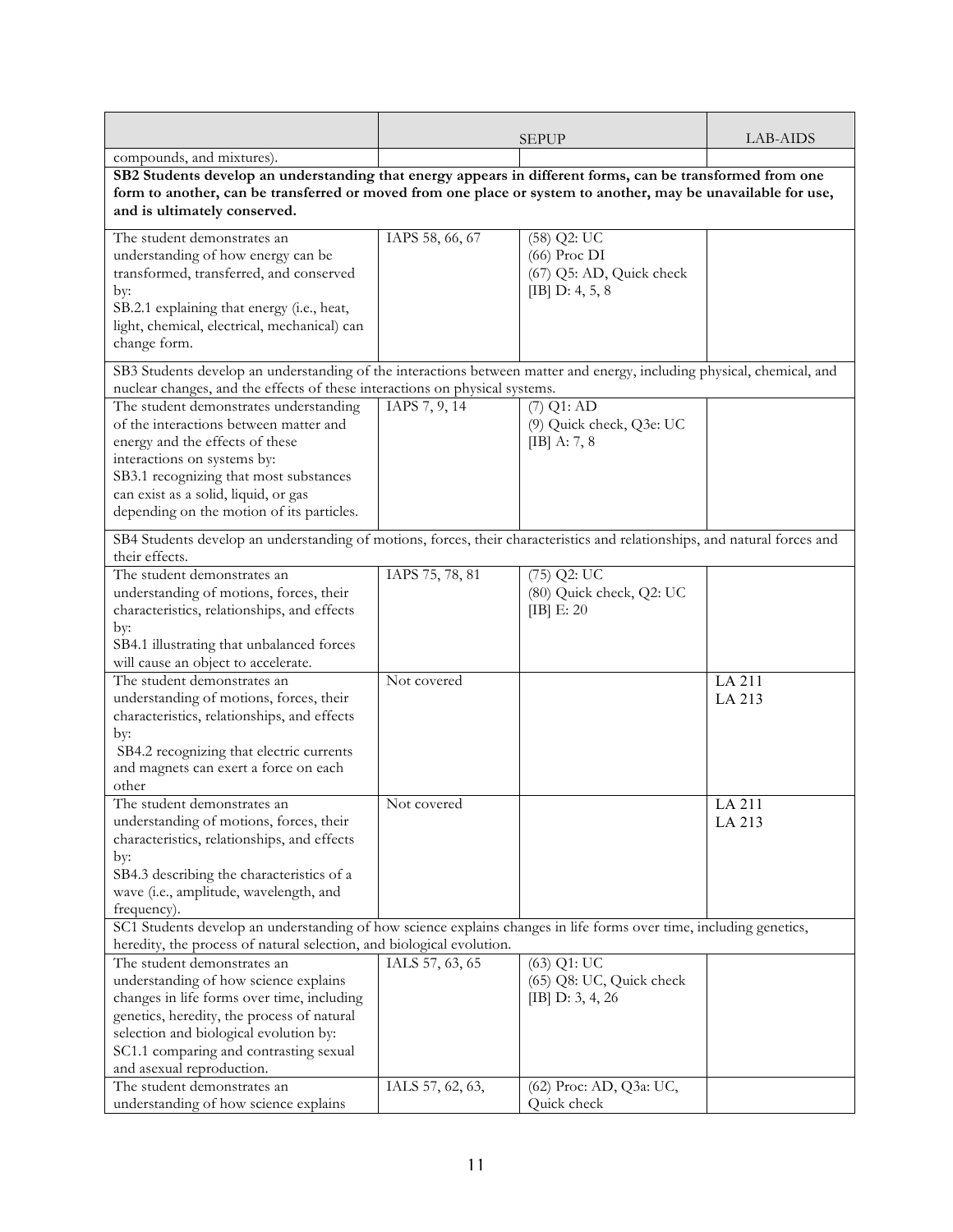|                                                                                                                        |                 | <b>SEPUP</b>        | LAB-AIDS |
|------------------------------------------------------------------------------------------------------------------------|-----------------|---------------------|----------|
| changes in life forms over time, including                                                                             |                 | $(63)$ Q1: UC       |          |
| genetics, heredity, the process of natural                                                                             |                 |                     |          |
| selection and biological evolution by:                                                                                 |                 |                     |          |
| SC1.2 describing possible outcomes of                                                                                  |                 |                     |          |
| mutations (i.e., no effect, damage,                                                                                    |                 |                     |          |
| benefit).                                                                                                              |                 |                     |          |
| SC2 Students develop an understanding of the structure, function, behavior, development, life cycles, and diversity of |                 |                     |          |
| living organisms.                                                                                                      |                 |                     |          |
| The student demonstrates an                                                                                            | IALS 16, 38, 42 | (16) Q6: UC, Q7: UC |          |
| understanding of the structure, function,                                                                              |                 | Quick check         |          |
| behavior, development, life cycles, and                                                                                |                 | (42) Quick check    |          |
| diversity of living organisms by:                                                                                      |                 |                     |          |
| SC2.1 describing the basic structure and                                                                               |                 |                     |          |
| function of plant and animal cells.                                                                                    |                 |                     |          |
| The student demonstrates an                                                                                            | IALS 44, 75, 76 | [IB] $E: 41, 42$    |          |
| understanding of the structure, function,                                                                              |                 |                     |          |
| behavior, development, life cycles, and                                                                                |                 |                     |          |
| diversity of living organisms by:                                                                                      |                 |                     |          |
| SC2.2 identifying the seven levels of                                                                                  |                 |                     |          |
| classification of organisms.                                                                                           |                 |                     |          |
| The student demonstrates an                                                                                            | IALS 12, 15, 18 | $(12)$ Quick check  |          |
| understanding of the structure, function,                                                                              |                 | $(18)$ Q5: SI       |          |
| behavior, development, life cycles, and                                                                                |                 | [IB] B: 21, 22, 43  |          |
| diversity of living organisms by:                                                                                      |                 |                     |          |
| SC2.3 identifying and describing the                                                                                   |                 |                     |          |
| functions of human organs (i.e., heart,                                                                                |                 |                     |          |
| lungs, brain).                                                                                                         |                 |                     |          |
| SC3 Students develop an understanding that all organisms are linked to each other and their physical environments      |                 |                     |          |
| through the transfer and transformation of matter and energy.                                                          |                 |                     |          |
| The student demonstrates an                                                                                            | IALS 12, 17, 18 | (12) Quick check    |          |
| understanding that all organisms are                                                                                   |                 | $(17)$ Proc: OD     |          |
| linked to each other and their physical                                                                                |                 | $(18)$ Q5: SI       |          |
| environments through the transfer and                                                                                  |                 |                     |          |
| transformation of matter and energy by:                                                                                |                 |                     |          |
| SC3.1 recognizing and explaining that                                                                                  |                 |                     |          |
| organisms can cause physical and                                                                                       |                 |                     |          |
| chemical changes (e.g., digestion, growth,                                                                             |                 |                     |          |
| respiration, photosynthesis) to matter and                                                                             |                 |                     |          |
| recognizing and explaining the importance                                                                              |                 |                     |          |
| of energy transfer in these changes.                                                                                   |                 |                     |          |
| The student demonstrates an                                                                                            | IALS 78, 80, 81 | (78) Quick check    |          |
| understanding that all organisms are                                                                                   |                 | $(81)$ Proc: UC     |          |
| linked to each other and their physical                                                                                |                 | [IB] E: 14, 15, 17  |          |
| environments through the transfer and                                                                                  |                 |                     |          |
| transformation of matter and energy by:                                                                                |                 |                     |          |
| SC3.2 classifying organisms within a food                                                                              |                 |                     |          |
| web as producers, consumers, or                                                                                        |                 |                     |          |
| decomposers.                                                                                                           |                 |                     |          |
| SD1 Students develop an understanding of Earth's geochemical cycles.                                                   |                 |                     |          |
| The student demonstrates an                                                                                            | IAES 20, 21, 22 | $(22)$ Q7: UC       |          |
| understanding of geochemical cycles by:                                                                                |                 | [IB] B: 5, 6, 11    |          |
| SD1.1 describing the rock cycle and its                                                                                |                 |                     |          |
| relationship to igneous, metamorphic, and                                                                              |                 |                     |          |
| sedimentary rocks.                                                                                                     |                 |                     |          |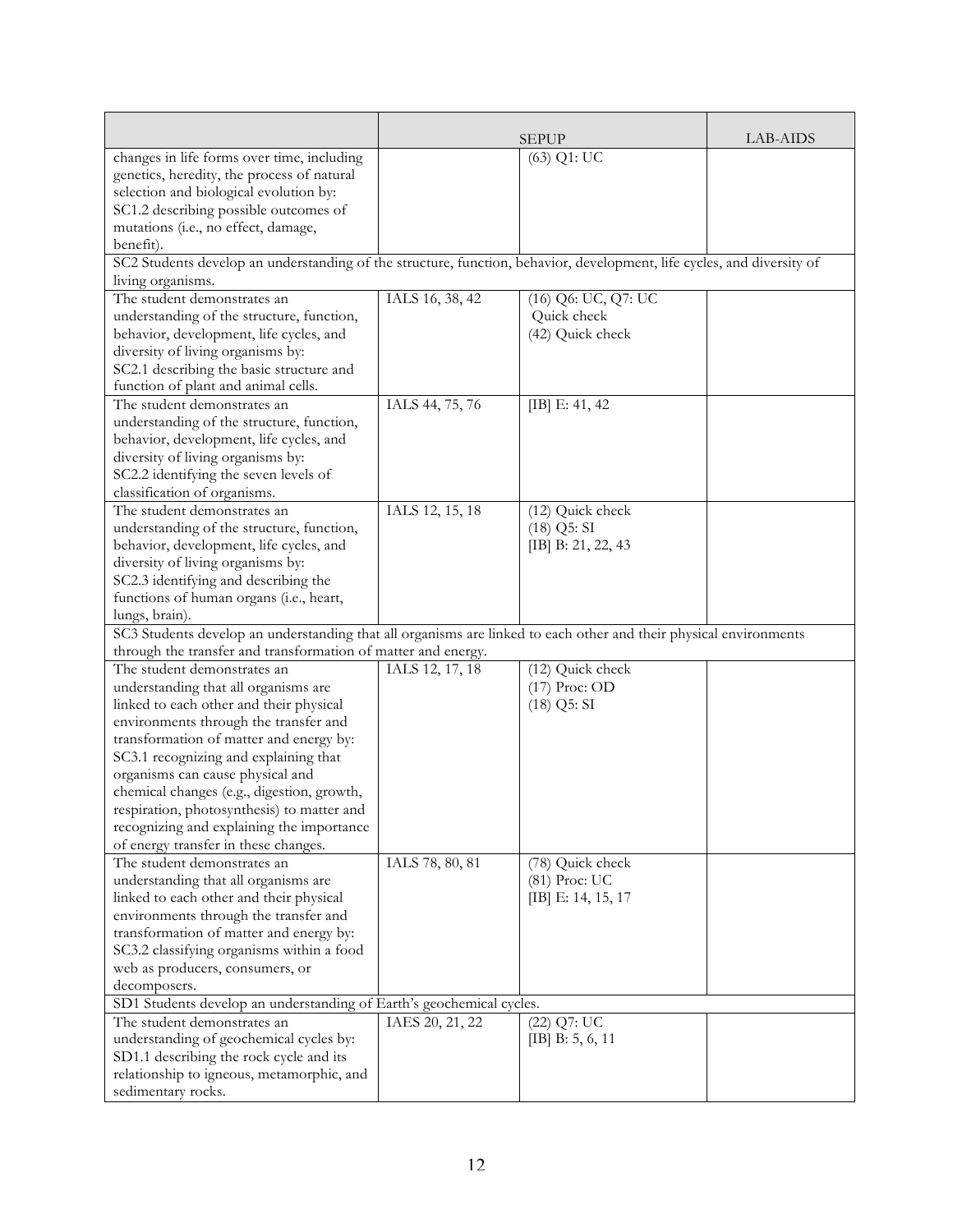|                                                                                                                |                 | <b>SEPUP</b>             | LAB-AIDS |
|----------------------------------------------------------------------------------------------------------------|-----------------|--------------------------|----------|
| The student demonstrates an                                                                                    | IAES 28, 60, 62 | [IB] B: 5, 6, 11         |          |
| understanding of geochemical cycles by:                                                                        |                 | (60) Quick check         |          |
| SD1.2 explaining the water cycle's                                                                             |                 | $(62)$ Q4: SI            |          |
| connection to changes in the Earth's                                                                           |                 |                          |          |
| surface.                                                                                                       |                 |                          |          |
| SD2 Students develop an understanding of the origins, ongoing processes, and forces that shape the structure,  |                 |                          |          |
| composition, and physical history of the Earth.                                                                |                 |                          |          |
| The student demonstrates an                                                                                    | IAES 29, 31, 32 | $(29)$ Q2: UC            |          |
| understanding of the forces that shape                                                                         |                 |                          |          |
| Earth by:                                                                                                      |                 |                          |          |
| SD2.1 identifying strategies (e.g.,                                                                            |                 |                          |          |
| reforestation, dikes, wind breaks, off road                                                                    |                 |                          |          |
| activity guidelines) for minimizing                                                                            |                 |                          |          |
| erosion.                                                                                                       |                 |                          |          |
| The student demonstrates an                                                                                    | IAES 45, 47, 48 |                          |          |
| understanding of the forces that shape                                                                         |                 | (45) Quick check         |          |
| Earth by:                                                                                                      |                 | (47) Quick check         |          |
| SD2.2 describing how the movement of                                                                           |                 | (48) Q4: UC              |          |
| the tectonic plates results in both slow                                                                       |                 | [IB] D: 2, 4             |          |
| changes (e.g., formation of mountains,                                                                         |                 |                          |          |
| ocean floors, and basins) and short-term                                                                       |                 |                          |          |
| events (e.g., volcanic eruptions, seismic                                                                      |                 |                          |          |
| waves, and earthquakes) on the surface.                                                                        |                 |                          |          |
| SD3 Students develop an understanding of the cyclical changes controlled by energy from the sun and by Earth's |                 |                          |          |
| position and motion in our solar system.                                                                       |                 |                          |          |
| The student demonstrates an                                                                                    | IAES 64, 66, 69 | (66) Q2: UC              |          |
| understanding of cycles influenced by                                                                          |                 | (69) Proc: CS            |          |
| energy from the sun and by Earth's                                                                             |                 |                          |          |
| position and motion in our solar system                                                                        |                 |                          |          |
| by:                                                                                                            |                 |                          |          |
| SD3.1 describing the weather using                                                                             |                 |                          |          |
| accepted meteorological terms (e.g.,                                                                           |                 |                          |          |
| pressure systems, fronts, precipitation).                                                                      |                 |                          |          |
| The student demonstrates an                                                                                    | IAES 58, 60, 62 | (58) Quick check         |          |
| understanding of cycles influenced by                                                                          |                 | (60) Quick check         |          |
| energy from the sun and by Earth's                                                                             |                 | $(62)$ Q4: SI            |          |
| position and motion in our solar system                                                                        |                 |                          |          |
| by:                                                                                                            |                 |                          |          |
| SD3.2 recognizing the relationship                                                                             |                 |                          |          |
| between phase changes (i.e., sublimation,                                                                      |                 |                          |          |
| condensation, evaporation) and energy                                                                          |                 |                          |          |
| transfer.                                                                                                      |                 |                          |          |
| SD4 Students develop an understanding of the theories regarding the evolution of the universe.                 |                 |                          |          |
| The student demonstrates an                                                                                    | IAES 86, 88     | (88) Q2: UC, Quick check |          |
| understanding of the theories regarding                                                                        |                 | [IB] G: 3, 13, 14        |          |
| the origin and evolution of the universe                                                                       |                 |                          |          |
| by:                                                                                                            |                 |                          |          |
| SD4.1 comparing and contrasting                                                                                |                 |                          |          |
| characteristics of planets and stars. (i.e.,                                                                   |                 |                          |          |
| light reflecting, light emitting, orbiting,                                                                    |                 |                          |          |
| orbited, composition.)                                                                                         |                 |                          |          |
| The student demonstrates an                                                                                    | Not covered     |                          |          |
| understanding of the theories regarding                                                                        |                 |                          |          |
| the origin and evolution of the universe                                                                       |                 |                          |          |
| by:                                                                                                            |                 |                          |          |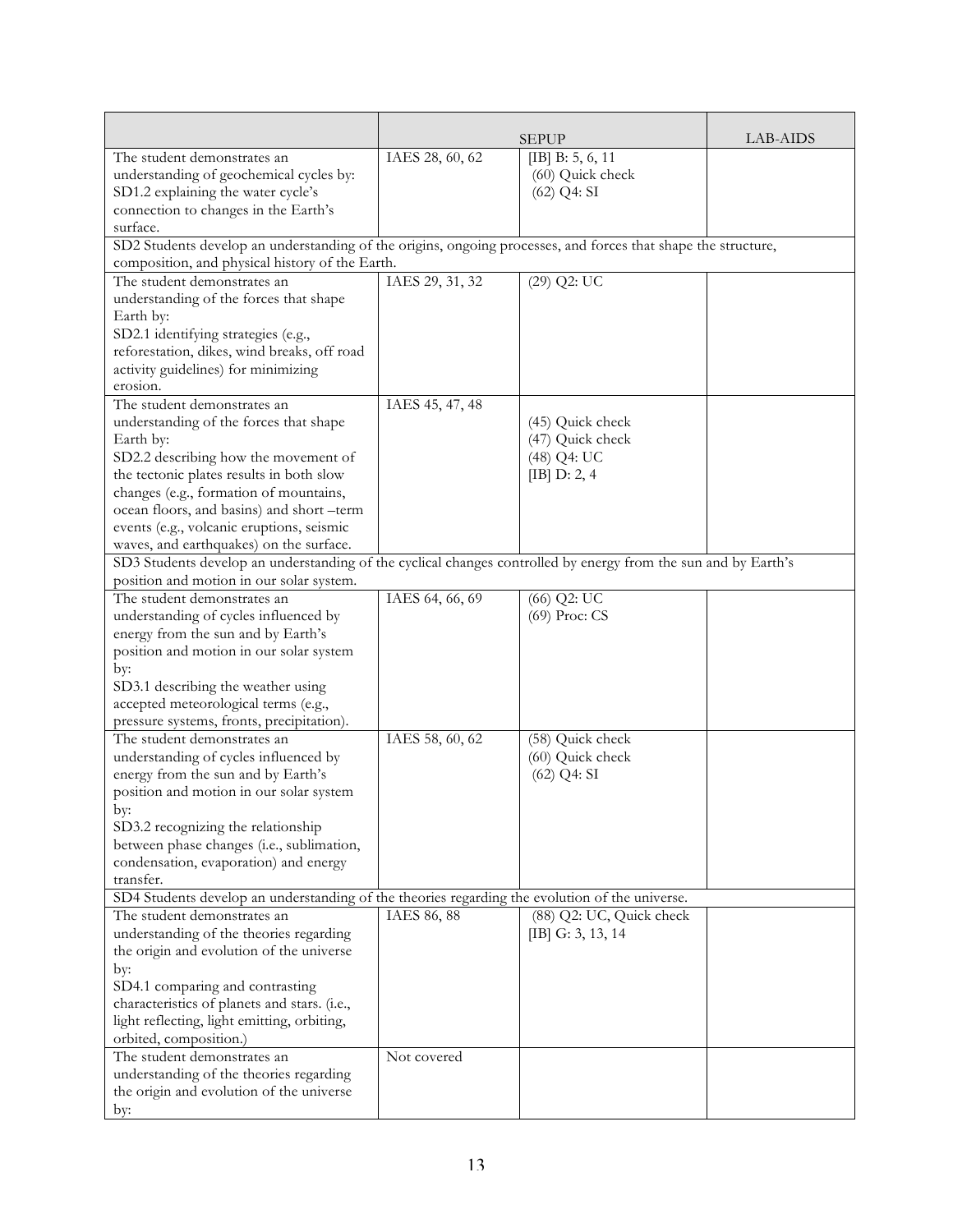|                                                                                                                                     |              | <b>SEPUP</b>               | LAB-AIDS |
|-------------------------------------------------------------------------------------------------------------------------------------|--------------|----------------------------|----------|
| SD4.2 using light-years to describe                                                                                                 |              |                            |          |
| distances between objects in the universe.                                                                                          |              |                            |          |
| SE1 Students develop an understanding of how scientific knowledge and technology are used in making decisions about                 |              |                            |          |
| issues, innovations, and responses to problems and everyday events.                                                                 |              |                            |          |
| The student demonstrates understanding                                                                                              | IAES 11, 35  | $(11)$ Q2: RE, ET          |          |
| of how to integrate scientific knowledge                                                                                            |              | $(35)$ Q1: ET              |          |
| and technology to address problems by:                                                                                              | IALS 70, 88  | $(70)$ Q2: RE              |          |
| SE1.1 describing how public policy affects                                                                                          |              | (88) Proc: SI, Q2: AD, Q3: |          |
| the student's life. (e.g., public waste                                                                                             |              | ET                         |          |
| disposal).                                                                                                                          | IAPS 29, 72  | $(29)$ Q1: ET              |          |
|                                                                                                                                     |              | $(72)$ Q1: ET              |          |
| SE2 Students develop an understanding that solving problems involves different ways of thinking, perspectives, and                  |              |                            |          |
| curiosity that lead to the exploration of multiple paths that are analyzed using scientific, technological, and social merits.      |              |                            |          |
| The student demonstrates an                                                                                                         | Local issue  |                            |          |
| understanding that solving problems                                                                                                 |              |                            |          |
| involves different ways of thinking by:                                                                                             |              |                            |          |
| SE2.1 identifying, designing, testing, and                                                                                          |              |                            |          |
| revising solutions to a local problem.                                                                                              |              |                            |          |
| The student demonstrates an                                                                                                         | IAES 35, 49  | $(35)$ Q1: ET              |          |
| understanding that solving problems                                                                                                 |              | (49) Q2: ET                |          |
| involves different ways of thinking by:                                                                                             | IALS 53, 87  | (53) Q2: RE, Q3: ET        |          |
| SE2.2 comparing the student's work to                                                                                               |              | (87) Q1: ET                |          |
| the work of peers in order to identify                                                                                              |              | $(11)$ Q1: ET              |          |
| multiple paths that can be used to                                                                                                  | IAPS 11, 29  | (29) Q1: ET, Proc: CS      |          |
| investigate a question or problem.                                                                                                  |              |                            |          |
| SE3 Students develop an understanding of how scientific discoveries and technological innovations affect and are                    |              |                            |          |
| affected by our lives and cultures.                                                                                                 |              |                            |          |
| The student demonstrates an                                                                                                         | IAES 42, 87  |                            |          |
| understanding of how scientific                                                                                                     | IALS 37, 108 | (37) Proc: UC, CS          |          |
| discoveries and technological innovations                                                                                           |              | (108) Q3: ET, Quick check  |          |
| affect our lives and society by:                                                                                                    |              | (16) Quick check           |          |
| SE3.1 recognizing the effects of a past                                                                                             | IAPS 16, 80  | (80) Q2: UC, Quick check   |          |
| scientific discovery, invention, or scientific                                                                                      |              |                            |          |
| breakthrough (e.g., DDT, internal                                                                                                   |              |                            |          |
| combustion engine).                                                                                                                 |              |                            |          |
| SF1 Students develop an understanding of the interrelationships among individuals, cultures, societies, science, and<br>technology. |              |                            |          |
| The student demonstrates an                                                                                                         | Local issue  |                            |          |
| understanding of the dynamic                                                                                                        |              |                            |          |
| relationships among scientific, cultural,                                                                                           |              |                            |          |
| social, and personal perspectives by:                                                                                               |              |                            |          |
| SF1.1-SF3.1 investigating the basis of                                                                                              |              |                            |          |
| local knowledge (e.g., describing and                                                                                               |              |                            |          |
| predicting weather) and sharing that                                                                                                |              |                            |          |
| information. (L) Cross referenced with                                                                                              |              |                            |          |
| SA3.1                                                                                                                               |              |                            |          |
| SF2 Students develop an understanding that some individuals, cultures, and societies use other beliefs and                          |              |                            |          |
| methods in addition to scientific methods to describe and understand the world.                                                     |              |                            |          |
| SF3 Students develop an                                                                                                             |              |                            |          |
| understanding of the importance of                                                                                                  |              |                            |          |
| recording and validating cultural                                                                                                   |              |                            |          |
| knowledge.                                                                                                                          |              |                            |          |
|                                                                                                                                     |              |                            |          |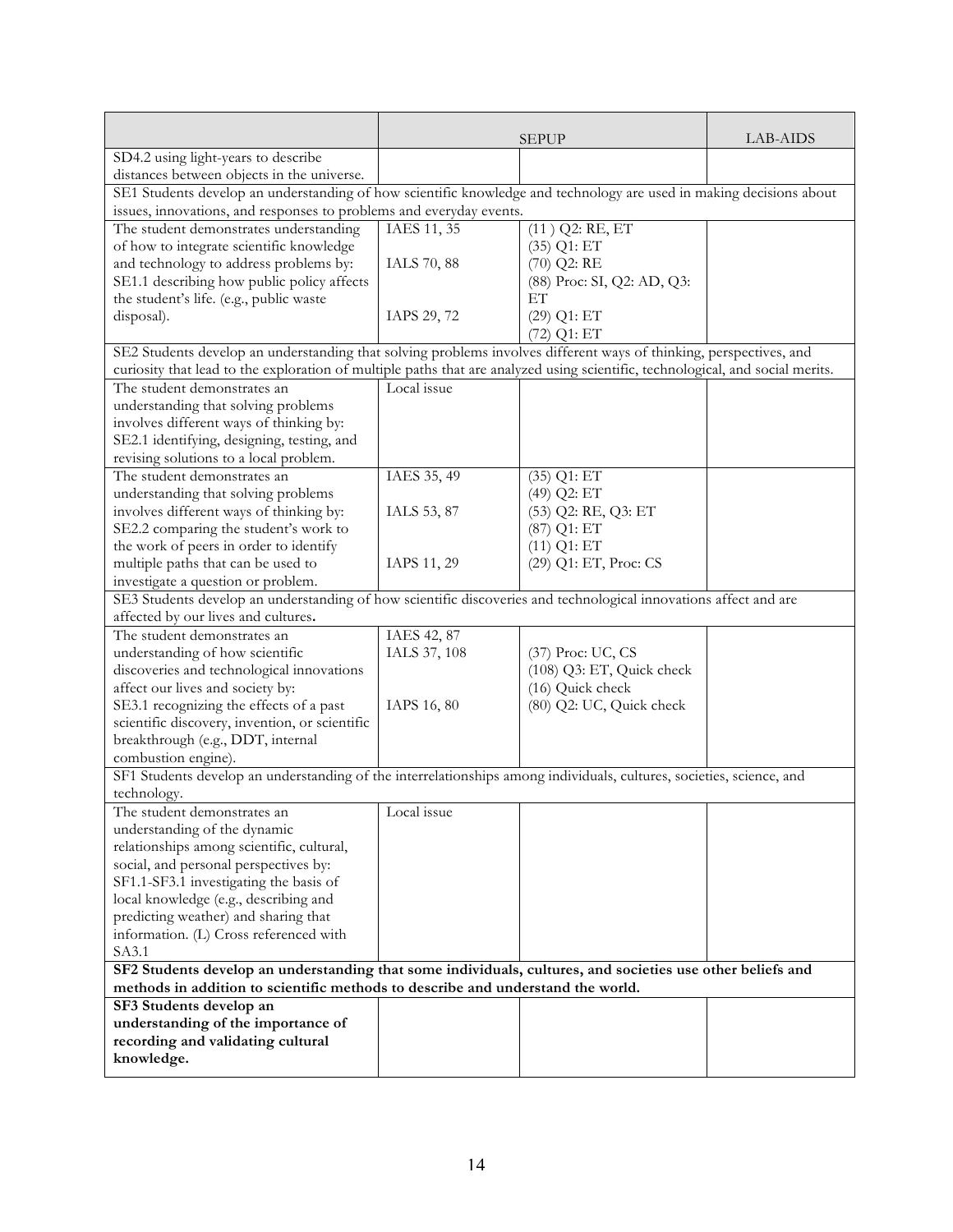|                                                                                                                                                                   | <b>SEPUP</b>          |                             | <b>LAB-AIDS</b> |
|-------------------------------------------------------------------------------------------------------------------------------------------------------------------|-----------------------|-----------------------------|-----------------|
| AK SCIENCE STANDARDS                                                                                                                                              | <b>LOCATION</b>       | <b>ASSESSMENT</b>           | <b>KITS</b>     |
| SA1 Students develop an understanding of the processes of science used to investigate problems, design and                                                        |                       |                             |                 |
| conduct repeatable scientific investigations, and defend scientific arguments.                                                                                    |                       |                             |                 |
| The student demonstrates an                                                                                                                                       | IAES 67, 72           | (67) Proc: DI               |                 |
| understanding of the processes of                                                                                                                                 |                       | (72) Proc: DI, Quick check  |                 |
| science by:                                                                                                                                                       |                       | $(5)$ Q7: DI, SI            |                 |
| SA1.1 asking questions, predicting,                                                                                                                               | IALS 5, 48            | (48) Proc: DI, Q4: UC       |                 |
| observing, describing, measuring,                                                                                                                                 |                       | (51) Q4: DI, SI, Q5: ET     |                 |
| classifying, making generalizations,                                                                                                                              | IAPS 51, 65           | (65) Proc: DI               |                 |
| inferring and communicating.                                                                                                                                      | TR II: Science Skills |                             |                 |
|                                                                                                                                                                   | Sheet 5               |                             |                 |
| The student demonstrates an                                                                                                                                       | IAES 55, 67           | (55) Proc: DI, Quick check  |                 |
| understanding of the processes of                                                                                                                                 |                       | $(67)$ Proc: DI             |                 |
| science by:                                                                                                                                                       |                       | (8) Proc: DI, OD, Quick     |                 |
| SA1.2 collaborating to design and                                                                                                                                 | IALS 8, 14            | check                       |                 |
| conduct repeatable investigations, in                                                                                                                             |                       | $(14)$ Proc: DI             |                 |
| order to record, analyze (i.e., range,                                                                                                                            |                       | (10) Q1: AD, Proc: DI       |                 |
| mean, median, mode), interpret data, and                                                                                                                          | IAPS 10, 74           | (74) Proc: DI               |                 |
| present findings.                                                                                                                                                 |                       |                             |                 |
| SA2 Students develop an understanding that the processes of science require integrity, logical reasoning, skepticism,                                             |                       |                             |                 |
| openness, communication, and peer review.                                                                                                                         |                       |                             |                 |
| The student demonstrates an                                                                                                                                       | IAES 28, 43           |                             |                 |
| understanding of the attitudes and                                                                                                                                | IAPS 17, 36           | $(17)$ Q6: UC               |                 |
| approaches to scientific inquiry by:                                                                                                                              |                       | (36) Q8: UC                 |                 |
| SA2.1 recognizing and analyzing                                                                                                                                   | IALS 18, 65           | $(18)$ Q <sub>5</sub> b: SI |                 |
| differing scientific explanations and                                                                                                                             |                       | (65) Q8: UC, Quick check    |                 |
| models.                                                                                                                                                           |                       |                             |                 |
| SA3 Students develop an understanding that culture, local knowledge, history, and interaction with the environment                                                |                       |                             |                 |
| contribute to the development of scientific knowledge, and that local applications provide opportunity for understanding<br>scientific concepts and global issues |                       |                             |                 |
| The student demonstrates an                                                                                                                                       | IAES 11, 35           | $(11)$ Q2: RE, ET           |                 |
| understanding that interactions with the                                                                                                                          |                       | $(35)$ Q1: ET               |                 |
| environment provide an opportunity for                                                                                                                            | IALS 87, 88           | (88) Proc: SI, Q2: AD, Q3:  |                 |
| understanding scientific concepts by:                                                                                                                             |                       | ET                          |                 |
| SA3.1 conducting research to learn how                                                                                                                            | IAPS 29, 51           | $(29)$ Q1: ET               |                 |
| the local environment is used by a variety                                                                                                                        | Also local issue      | (51) Q4: DI, SI, Q5: ET     |                 |
| of competing interests (e.g., competition                                                                                                                         |                       |                             |                 |
| for habitat/resources, tourism, oil and                                                                                                                           |                       |                             |                 |
| mining companies, hunting groups).                                                                                                                                |                       |                             |                 |
| SB1 Students develop an understanding of the characteristic properties of matter and the relationship of these                                                    |                       |                             |                 |
| properties to their structure and behavior.                                                                                                                       |                       |                             |                 |
| The student demonstrates understanding                                                                                                                            | IAPS 5, 10, 14        | (5) Quick check             |                 |
| of the structure and properties of matter                                                                                                                         |                       | $(10)$ Q1: AD               |                 |
| by:                                                                                                                                                               |                       |                             |                 |
| SB1.1 using physical and chemical                                                                                                                                 |                       |                             |                 |
| properties (i.e., density, boiling point,                                                                                                                         |                       |                             |                 |
| freezing point, conductivity,                                                                                                                                     |                       |                             |                 |
| flammability) to differentiate among                                                                                                                              |                       |                             |                 |
| materials (i.e., elements, compounds, and                                                                                                                         |                       |                             |                 |
| mixtures).                                                                                                                                                        |                       |                             |                 |
| SB2 Students develop an understanding that energy appears in different forms, can be transformed from one form to                                                 |                       |                             |                 |
| another, can be transferred or moved from one place or system to another, may be unavailable for use, and is ultimately                                           |                       |                             |                 |
| conserved.                                                                                                                                                        |                       |                             |                 |

## GRADE 8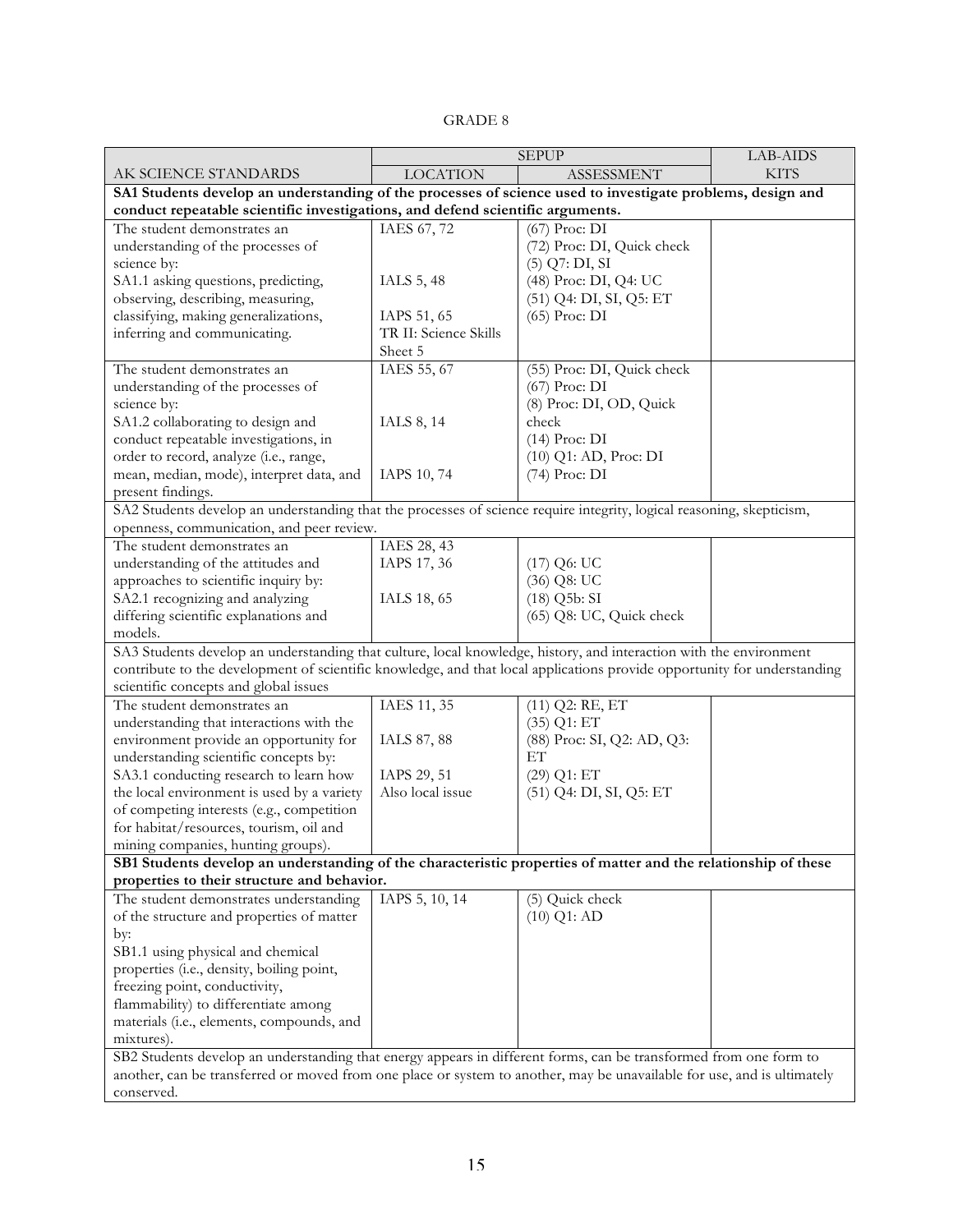|                                                                                                                                                                                             | <b>SEPUP</b>       | <b>LAB-AIDS</b>          |             |
|---------------------------------------------------------------------------------------------------------------------------------------------------------------------------------------------|--------------------|--------------------------|-------------|
| AK SCIENCE STANDARDS                                                                                                                                                                        | <b>LOCATION</b>    | <b>ASSESSMENT</b>        | <b>KITS</b> |
| The student demonstrates an                                                                                                                                                                 | IAPS 58, 66, 67    | $(58)$ Q2: UC            |             |
| understanding of how energy can be                                                                                                                                                          |                    | $(66)$ Proc DI           |             |
| transformed, transferred, and conserved                                                                                                                                                     |                    | (67) Q5: AD, Quick check |             |
| by:                                                                                                                                                                                         |                    | [IB] $D: 4, 5, 8$        |             |
| SB2.1 identifying the initial source and                                                                                                                                                    |                    |                          |             |
| resulting change in forms of energy in                                                                                                                                                      |                    |                          |             |
| common phenomena (e.g., sun to tree to                                                                                                                                                      |                    |                          |             |
| wood to stove to cabin heat).                                                                                                                                                               |                    |                          |             |
| SB3 Students develop an understanding of the interactions between matter and energy, including physical, chemical, and                                                                      |                    |                          |             |
| nuclear changes, and the effects of these interactions on physical systems.                                                                                                                 |                    |                          |             |
| The student demonstrates understanding                                                                                                                                                      | IAPS 7, 9, $14$    | $(7)$ Q1: AD             |             |
| of the interactions between matter and                                                                                                                                                      |                    | (9) Quick check, Q3e: UC |             |
| energy and the effects of these                                                                                                                                                             |                    | [IB] A: 7, 8             |             |
| interactions on systems by:                                                                                                                                                                 |                    |                          |             |
| SB3.1 exploring changes of state with                                                                                                                                                       |                    |                          |             |
| increase or decrease of particle speed                                                                                                                                                      |                    |                          |             |
| associated with heat transfer.                                                                                                                                                              |                    |                          |             |
|                                                                                                                                                                                             |                    |                          |             |
| The student demonstrates understanding                                                                                                                                                      | IAPS 17, 20, 36    | $(17)$ Q6: UC            |             |
| of the interactions between matter and                                                                                                                                                      |                    | [IB] A: 3, 6             |             |
| energy and the effects of these                                                                                                                                                             |                    | $[IB] B: 7-13$           |             |
| interactions on systems by:                                                                                                                                                                 |                    |                          |             |
| SB3.2 exploring through a variety of                                                                                                                                                        |                    |                          |             |
| models (e.g., gumdrops and toothpicks)                                                                                                                                                      |                    |                          |             |
| how atoms may bond together into well                                                                                                                                                       |                    |                          |             |
| defined molecules or bond together in                                                                                                                                                       |                    |                          |             |
| large arrays.                                                                                                                                                                               |                    |                          |             |
| SB4 Students develop an understanding of motions, forces, their characteristics and relationships, and natural forces and                                                                   |                    |                          |             |
| their effects.                                                                                                                                                                              |                    |                          |             |
| The student demonstrates an                                                                                                                                                                 | IAES <sub>79</sub> | (79) Quick check         |             |
| understanding of motions, forces, their                                                                                                                                                     |                    |                          |             |
| characteristics, relationships, and effects                                                                                                                                                 |                    |                          |             |
| by:                                                                                                                                                                                         |                    |                          |             |
| SB4.1 demonstrating (L) and explaining<br>circular motion.                                                                                                                                  |                    |                          |             |
| The student demonstrates an                                                                                                                                                                 | IAPS 49, 50        | $(50)$ Q5: UC            |             |
| understanding of motions, forces, their                                                                                                                                                     |                    |                          |             |
| characteristics, relationships, and effects                                                                                                                                                 |                    |                          |             |
| by:                                                                                                                                                                                         |                    |                          |             |
| SB4.2 describing the interactions                                                                                                                                                           |                    |                          |             |
| between charges.                                                                                                                                                                            |                    |                          |             |
|                                                                                                                                                                                             |                    |                          |             |
| SC1 Students develop an understanding of how science explains changes in life forms over time, including genetics,<br>heredity, the process of natural selection, and biological evolution. |                    |                          |             |
| The student demonstrates an                                                                                                                                                                 | IALS 59, 61, 65    | (59) Proc: OD, Q7: UC    |             |
| understanding of how science explains                                                                                                                                                       |                    | (65) Q8: UC, Quick check |             |
| changes in life forms over time, including                                                                                                                                                  |                    |                          |             |
| genetics, heredity, the process of natural                                                                                                                                                  |                    |                          |             |
| selection and biological evolution by:                                                                                                                                                      |                    |                          |             |
| SC1.1 describing the role of genes in                                                                                                                                                       |                    |                          |             |
| sexual reproduction (i.e., traits of the                                                                                                                                                    |                    |                          |             |
| offspring).                                                                                                                                                                                 |                    |                          |             |
| SC2 Students develop an understanding of the structure, function, behavior, development, life cycles, and diversity of                                                                      |                    |                          |             |
| living organisms.                                                                                                                                                                           |                    |                          |             |
| The student demonstrates an                                                                                                                                                                 | IALS 44, 75, 76    | [IB] E: $41, 42$         |             |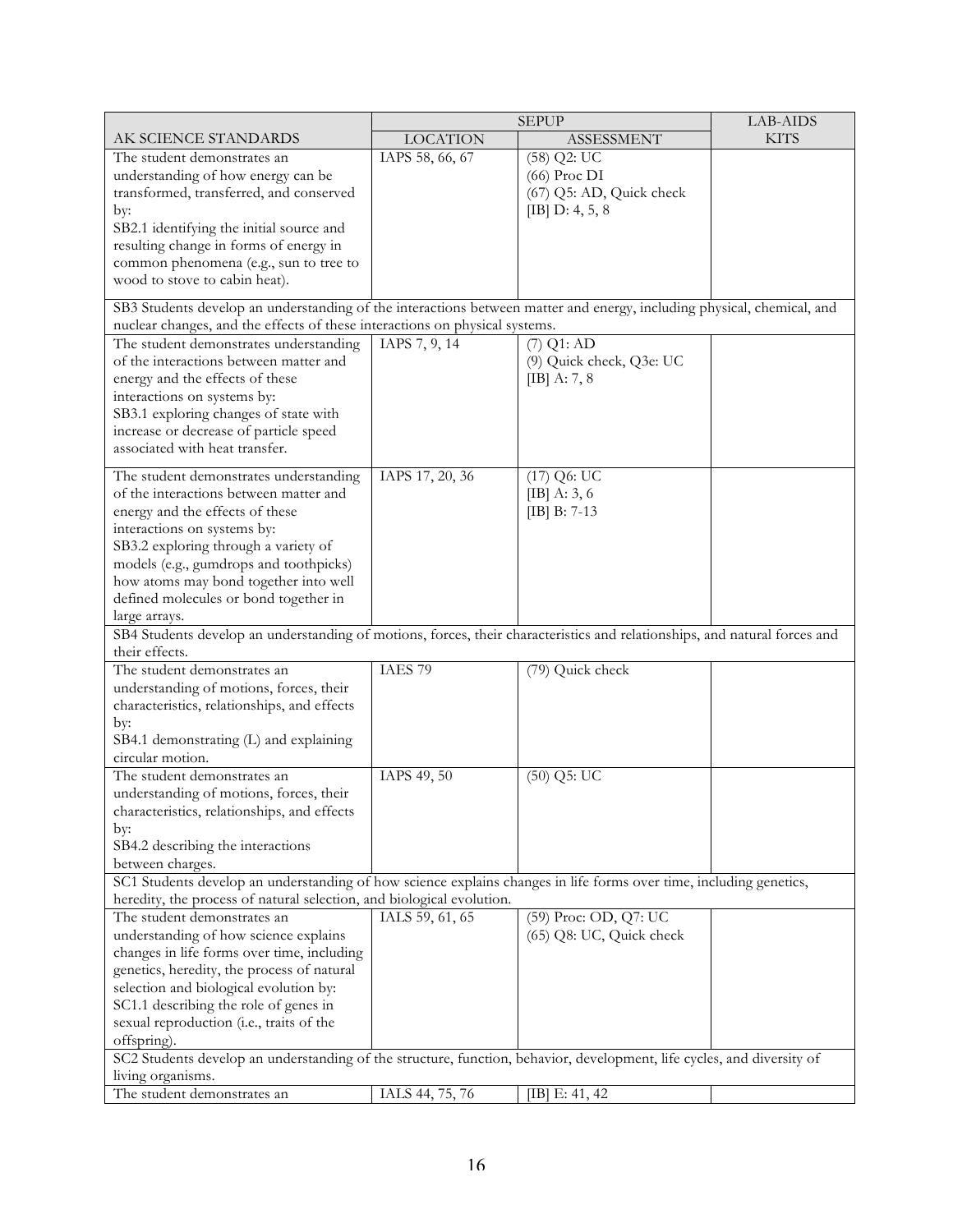|                                                                                                                   |                              | LAB-AIDS                    |             |
|-------------------------------------------------------------------------------------------------------------------|------------------------------|-----------------------------|-------------|
| AK SCIENCE STANDARDS                                                                                              | <b>LOCATION</b>              | <b>ASSESSMENT</b>           | <b>KITS</b> |
| understanding of the structure, function,                                                                         |                              |                             |             |
| behavior, development, life cycles, and                                                                           |                              |                             |             |
| diversity of living organisms by:                                                                                 |                              |                             |             |
| SC2.1 placing vertebrates into correct                                                                            |                              |                             |             |
| classes of taxonomy based on external,                                                                            |                              |                             |             |
| observable features.                                                                                              |                              |                             |             |
| The student demonstrates an                                                                                       | IALS 76, 79, 83              | $(79)$ Q2: SI               |             |
| understanding of the structure, function,                                                                         | (optional extension          | (83) Proc: DI, Q3: DI       |             |
| behavior, development, life cycles, and                                                                           | in $76$                      |                             |             |
| diversity of living organisms by:                                                                                 |                              |                             |             |
| SC2.2 explaining that most organisms                                                                              |                              |                             |             |
| utilize inherited and learned behaviors to                                                                        |                              |                             |             |
| meet the basic requirements of life.                                                                              |                              |                             |             |
| The student demonstrates an                                                                                       | IALS 5, 18, 24               | $(5)$ Q7: DI, SI            |             |
| understanding of the structure, function,                                                                         |                              | Quick check                 |             |
| behavior, development, life cycles, and                                                                           |                              | $(18)$ Q <sub>5</sub> b: SI |             |
| diversity of living organisms by:                                                                                 |                              | $(24)$ Q2: UC               |             |
| SC2.3 describing the functions and                                                                                |                              |                             |             |
| interdependence of human body systems                                                                             |                              |                             |             |
| (i.e., circulatory, respiratory, nervous).                                                                        |                              |                             |             |
| SC3 Students develop an understanding that all organisms are linked to each other and their physical environments |                              |                             |             |
| through the transfer and transformation of matter and energy.                                                     |                              |                             |             |
| The student demonstrates an                                                                                       | IALS 78, 79, 81              | (78) Quick check            |             |
| understanding that all organisms are                                                                              |                              | $(79)$ Q2: SI               |             |
| linked to each other and their physical                                                                           |                              | (81) Proc: UC               |             |
| environments through the transfer and                                                                             |                              | [IB] E: 14, 15, 17          |             |
| transformation of matter and energy by:                                                                           |                              |                             |             |
| SC3.1 stating that energy flows and that                                                                          |                              |                             |             |
| matter cycles but is conserved within an                                                                          |                              |                             |             |
| ecosystem.                                                                                                        |                              |                             |             |
| The student demonstrates an                                                                                       | IALS 78, 79, 80              | (78) Quick check            |             |
| understanding that all organisms are                                                                              |                              | $(79)$ Q2: SI               |             |
| linked to each other and their physical                                                                           |                              | [IB] E: 14, 15, 17          |             |
| environments through the transfer and                                                                             |                              |                             |             |
| transformation of matter and energy by:                                                                           |                              |                             |             |
| SC3.2 organizing a food web that shows                                                                            |                              |                             |             |
| the cycling of matter.                                                                                            |                              |                             |             |
| SD1 Students develop an understanding of Earth's geochemical cycles.                                              |                              |                             |             |
| The student demonstrates an                                                                                       | IAES 20, 21, 22              | $(22)$ Q7: UC               |             |
| understanding of geochemical cycles by:                                                                           | Also local issue             | [IB] $B: 5, 6, 11$          |             |
| SD1.1 making connections between                                                                                  |                              |                             |             |
| components of the locally observable                                                                              |                              |                             |             |
| geologic environment and the rock cycle.                                                                          |                              |                             |             |
| The student demonstrates an                                                                                       | IAES 28, 60, $\overline{62}$ | [IB] $B: 5, 6, 11$          |             |
| understanding of geochemical cycles by:                                                                           |                              | (60) Quick check            |             |
| SD1.2 applying knowledge of the water                                                                             |                              | $(62)$ Q4: SI               |             |
| cycle to explain changes in the Earth's                                                                           |                              |                             |             |
| surface.                                                                                                          |                              |                             |             |
| SD2 Students develop an understanding of the origins, ongoing processes, and forces that shape the structure,     |                              |                             |             |
| composition, and physical history of the Earth.                                                                   |                              |                             |             |
| The student demonstrates an                                                                                       | IAES 25, 26                  | (25) Quick check            |             |
| understanding of the forces that shape                                                                            |                              |                             |             |
| Earth by:                                                                                                         |                              |                             |             |
| SD2.1 interpreting topographical maps                                                                             |                              |                             |             |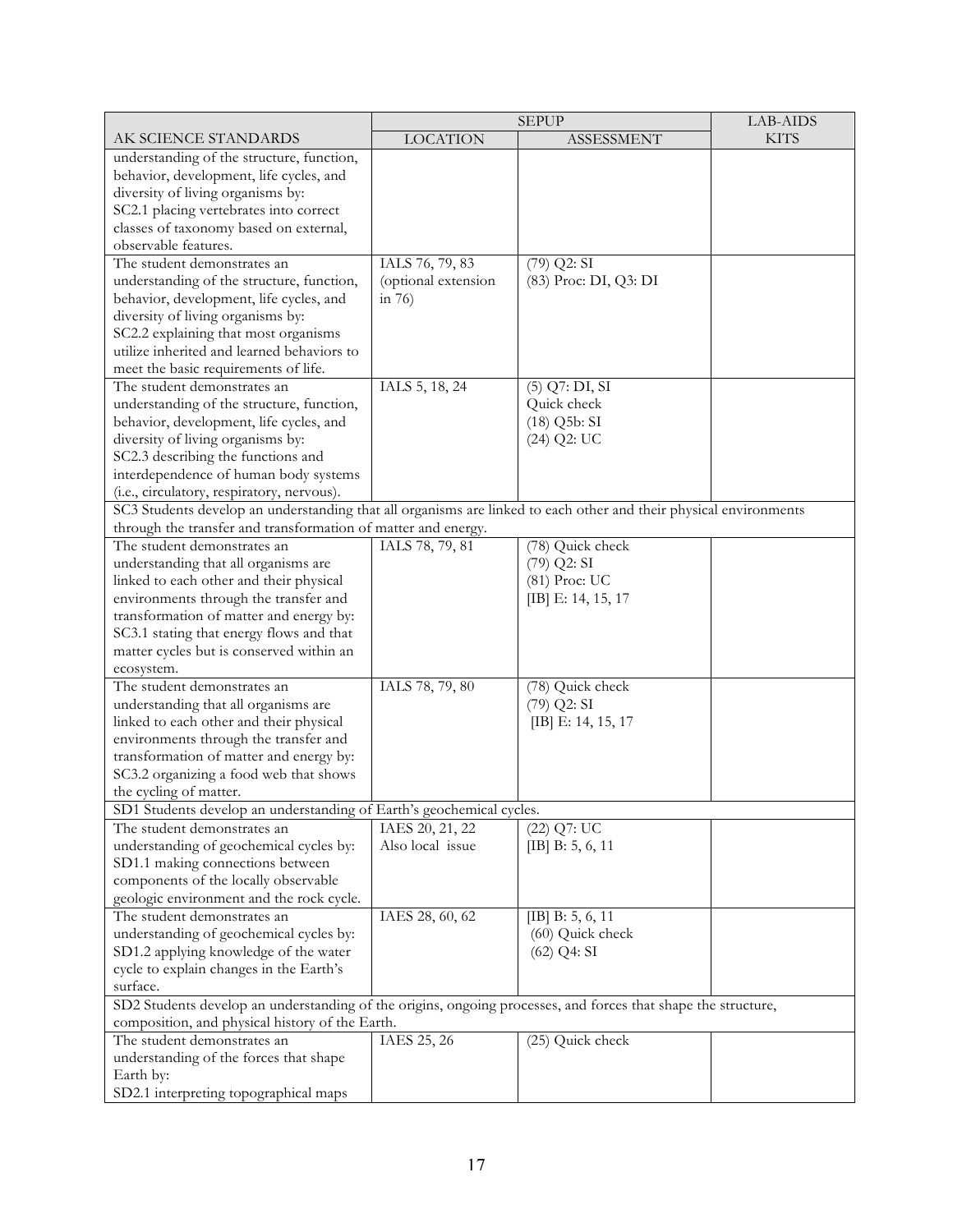|                                                                                                                     | <b>SEPUP</b>    | LAB-AIDS                 |             |
|---------------------------------------------------------------------------------------------------------------------|-----------------|--------------------------|-------------|
| AK SCIENCE STANDARDS                                                                                                | <b>LOCATION</b> | <b>ASSESSMENT</b>        | <b>KITS</b> |
| to identify features (i.e., rivers, lakes,                                                                          |                 |                          |             |
| mountains, valleys, islands, and tundra).                                                                           |                 |                          |             |
| The student demonstrates an                                                                                         | IAES 42, 45, 46 | (45) Quick check         |             |
| understanding of the forces that shape                                                                              |                 |                          |             |
| Earth by:                                                                                                           |                 |                          |             |
| SD2.2 using models to show the                                                                                      |                 |                          |             |
| relationship between convection currents                                                                            |                 |                          |             |
| within the mantle and the large-scale                                                                               |                 |                          |             |
| movement of the surface.                                                                                            |                 |                          |             |
| SD3 Students develop an understanding of the cyclical changes controlled by energy from the sun and by Earth's      |                 |                          |             |
| position and motion in our solar system.                                                                            |                 |                          |             |
| The student demonstrates an                                                                                         | IAES 73, 74, 76 | (73) Quick check, Q1: UC |             |
| understanding of cycles influenced by                                                                               |                 | $(76)$ Q4: AD            |             |
| energy from the sun and by Earth's                                                                                  |                 | [IB] $F: 2-10$           |             |
| position and motion in our solar system                                                                             |                 |                          |             |
| by:                                                                                                                 |                 |                          |             |
| SD3.1 recognizing the relationship                                                                                  |                 |                          |             |
| between the seasons and Earth's tilt                                                                                |                 |                          |             |
| relative to the sun and describing the                                                                              |                 |                          |             |
| day/night cycle as caused by the rotation                                                                           |                 |                          |             |
| of the Earth every 24 hrs.                                                                                          |                 |                          |             |
| The student demonstrates an                                                                                         | IAES 57, 58, 62 | (57) Quick check         |             |
| understanding of cycles influenced by                                                                               |                 | (58) Quick check         |             |
| energy from the sun and by Earth's                                                                                  |                 | [IB] E: 7, 10, 12-13     |             |
| position and motion in our solar system                                                                             |                 | $(62)$ Q4: SI            |             |
| by:                                                                                                                 |                 |                          |             |
| SD3.2 recognizing types of energy                                                                                   |                 |                          |             |
| transfer (convection, conduction, and                                                                               |                 |                          |             |
| radiation) and how they affect weather.                                                                             |                 |                          |             |
| SD4 Students develop an understanding of the theories regarding the evolution of the universe.                      |                 |                          |             |
| The student demonstrates an                                                                                         | IAES 89, 91, 92 | (89) Proc: RE            |             |
| understanding of the theories regarding                                                                             |                 | $(91)$ Q4: UC            |             |
| the origin and evolution of the universe                                                                            |                 | [IB] G: 2, 11            |             |
| by:                                                                                                                 |                 |                          |             |
| SD4.1 creating models of the solar                                                                                  |                 |                          |             |
| system illustrating size,                                                                                           |                 |                          |             |
| location/position, composition,                                                                                     |                 |                          |             |
| moons/rings, and conditions.                                                                                        |                 |                          |             |
| The student demonstrates an                                                                                         | Not covered     |                          |             |
| understanding of the theories regarding                                                                             |                 |                          |             |
| the origin and evolution of the universe                                                                            |                 |                          |             |
| by:                                                                                                                 |                 |                          |             |
| SD4.2 comparing the brightness of a star                                                                            |                 |                          |             |
| to its distance and size.                                                                                           |                 |                          |             |
| Skills: Describes how the apparent                                                                                  | Not covered     |                          |             |
| brightness of a star depends on its size                                                                            |                 |                          |             |
| and distance from Earth                                                                                             |                 |                          |             |
| Skills: Uses light years as a measure of                                                                            | Not covered     |                          |             |
| distance                                                                                                            |                 |                          |             |
| SE1 Students develop an understanding of how scientific knowledge and technology are used in making decisions about |                 |                          |             |
| issues, innovations, and responses to problems and everyday events.                                                 |                 |                          |             |
| The student demonstrates understanding                                                                              | IAES 11, 35     | $(11)$ Q2: RE, ET        |             |
| of how to integrate scientific knowledge                                                                            |                 | $(35)$ Q1: ET            |             |
| and technology to address problems by:                                                                              | IALS 70, 88     | $(70)$ Q2: RE            |             |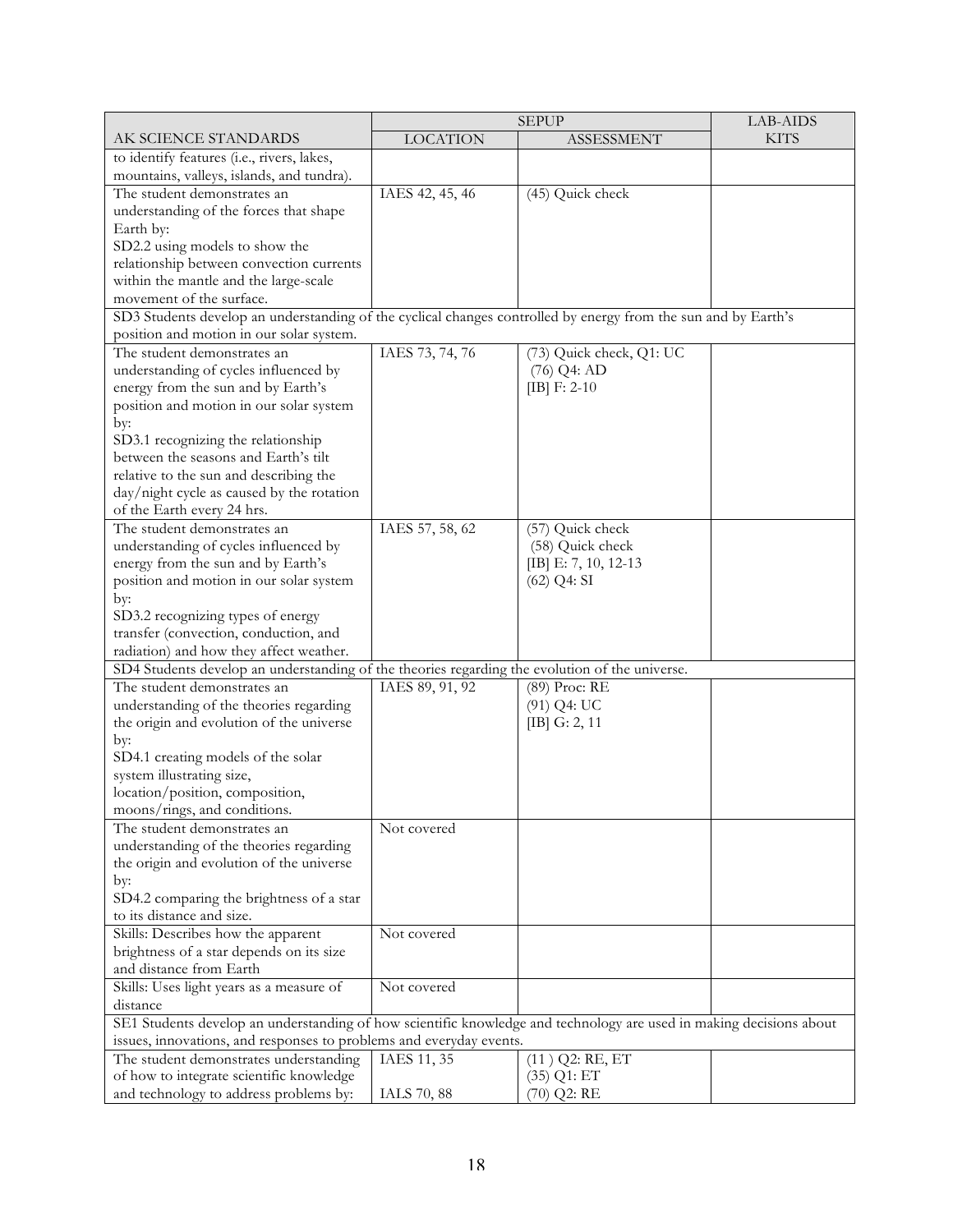|                                                                                                                                                               |                  | <b>SEPUP</b>               | LAB-AIDS    |  |
|---------------------------------------------------------------------------------------------------------------------------------------------------------------|------------------|----------------------------|-------------|--|
| AK SCIENCE STANDARDS                                                                                                                                          | <b>LOCATION</b>  | <b>ASSESSMENT</b>          | <b>KITS</b> |  |
| SE1.1 describing how public policy                                                                                                                            |                  | (88) Proc: SI, Q2: AD, Q3: |             |  |
| affects their lives and participating                                                                                                                         |                  | ET                         |             |  |
| diplomatically in evidence-based                                                                                                                              | IAPS 29, 72      | $(29)$ Q1: ET              |             |  |
| discussions relating to their community.                                                                                                                      | Also local issue | $(72)$ Q1: ET              |             |  |
| SE2 Students develop an understanding that solving problems involves different ways of thinking, perspectives, and                                            |                  |                            |             |  |
| curiosity that lead to the exploration of multiple paths that are analyzed using scientific, technological, and social merits.                                |                  |                            |             |  |
| The student demonstrates an                                                                                                                                   |                  |                            |             |  |
| understanding that solving problems                                                                                                                           | Local issue      |                            |             |  |
| involves different ways of thinking by:                                                                                                                       |                  |                            |             |  |
| SE2.1 identifying, designing, testing, and                                                                                                                    |                  |                            |             |  |
| revising solutions to a local problem.                                                                                                                        |                  |                            |             |  |
| The student demonstrates an                                                                                                                                   | IAES 35, 49      | $(35)$ Q1: $\overline{ET}$ |             |  |
| understanding that solving problems                                                                                                                           |                  | (49) Q2: ET                |             |  |
| involves different ways of thinking by:                                                                                                                       | IALS 53, 87      | (53) Q2: RE, Q3: ET        |             |  |
| SE2.2 comparing the student's work to                                                                                                                         |                  | $(87)$ Q1: ET              |             |  |
| the work of peers in order to identify                                                                                                                        |                  | $(11)$ Q1: ET              |             |  |
| multiple paths that can be used to                                                                                                                            | IAPS 11, 29      | (29) Q1: ET, Proc: CS      |             |  |
| investigate and evaluate potential                                                                                                                            |                  |                            |             |  |
| solutions to a question or problem.                                                                                                                           |                  |                            |             |  |
| SE3 Students develop an understanding of how scientific discoveries and technological innovations affect and are<br>affected by our lives and cultures.       |                  |                            |             |  |
| The student demonstrates an                                                                                                                                   | IAES 42, 87      |                            |             |  |
| understanding of how scientific                                                                                                                               | IALS 37, 108     | (37) Proc: UC, CS          |             |  |
| discoveries and technological                                                                                                                                 |                  | (108) Q3: ET, Quick check  |             |  |
| innovations affect our lives and society                                                                                                                      |                  | (16) Quick check           |             |  |
| by:                                                                                                                                                           | IAPS 16, 80      | (80) Q2: UC, Quick check   |             |  |
| SE3.1 predicting the possible effects of a                                                                                                                    |                  |                            |             |  |
| recent scientific discovery, invention, or                                                                                                                    |                  |                            |             |  |
| scientific breakthrough.                                                                                                                                      |                  |                            |             |  |
| SF1 Students develop an understanding of the interrelationships among individuals, cultures, societies, science, and                                          |                  |                            |             |  |
| technology.                                                                                                                                                   |                  |                            |             |  |
| The student demonstrates an                                                                                                                                   | Local issue      |                            |             |  |
| understanding of the dynamic                                                                                                                                  |                  |                            |             |  |
| relationships among scientific, cultural,                                                                                                                     |                  |                            |             |  |
| social, and personal perspectives by:                                                                                                                         |                  |                            |             |  |
| SF1.1-SF3.1 describing how local                                                                                                                              |                  |                            |             |  |
| knowledge, culture, and the technologies                                                                                                                      |                  |                            |             |  |
| of various activities (e.g., hunting,                                                                                                                         |                  |                            |             |  |
| fishing, subsistence) influence the                                                                                                                           |                  |                            |             |  |
| development of scientific knowledge. (L)                                                                                                                      |                  |                            |             |  |
| Cross referenced with SA3.1, grade 8                                                                                                                          |                  |                            |             |  |
| SF2 Students develop an understanding that some individuals, cultures, and societies use other beliefs and                                                    |                  |                            |             |  |
| methods in addition to scientific methods to describe and understand the world.                                                                               |                  |                            |             |  |
| SF3 Students develop an understanding of the importance of recording and validating cultural knowledge.                                                       |                  |                            |             |  |
| SG2 Students develop an understanding that the advancement of scientific knowledge embraces innovation and requires                                           |                  |                            |             |  |
| empirical evidence, repeatable investigations, logical arguments, and critical review in striving for the best possible<br>explanations of the natural world. |                  |                            |             |  |
| The student demonstrates an                                                                                                                                   | IAES 67, 72      | (67) Proc: DI              |             |  |
| understanding of the bases of the                                                                                                                             |                  | (72) Proc: DI, Quick check |             |  |
| advancement of scientific knowledge by:                                                                                                                       |                  | $(5)$ Q7: DI, SI           |             |  |
| SG2.1 describing how repeating                                                                                                                                | IALS $5, 8$      | (8) Proc: DI, OD Quick     |             |  |
| experiments improves the likelihood of                                                                                                                        |                  | check                      |             |  |
| accurate results.                                                                                                                                             |                  | [IB] A: 11, 14-19          |             |  |
|                                                                                                                                                               |                  | $(40)$ Q1: ET              |             |  |